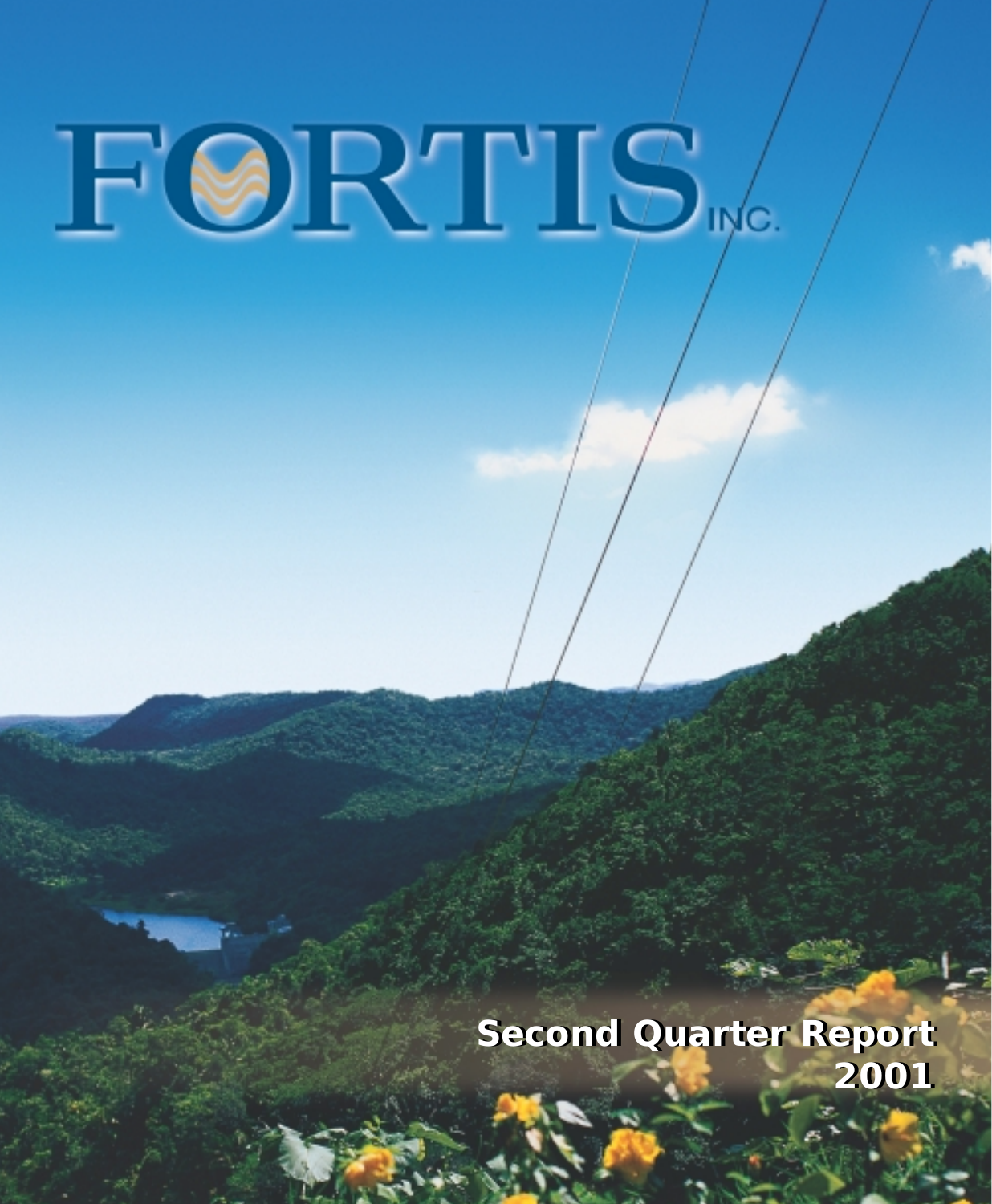# *Dear Shareholder:*

*Fortis continued to deliver strong growth in earnings during the second quarter, achieving a seventeen per cent increase in earnings before unusual items of \$12.6 million. Also included in quarterly results are several onetime items that increased earnings by a further \$3.1 million.*

*On June 13, 2001, Fortis Inc. entered into an agreement with Abitibi-Consolidated Inc. to develop additional capacity at Abitibi-Consolidated's hydroelectric plant at Grand Falls-Windsor and to redevelop the forestry company's hydroelectric plant at Bishops Falls, Newfoundland. The project will cost \$65 million and increase annual energy production from the two hydroelectric plants by approximately 30 per cent to 600 gigawatt hours. This project is in keeping with the strategy and expertise of Fortis with respect to small hydroelectric plants. It will provide Newfoundland with additional energy supply from existing resources.*

*On June 22, 2001, Fortis Inc. and Scotiabank entered into an agreement for Scotiabank to acquire the deposits and loans of Fortis Trust Corporation. This sale presented an opportunity for Fortis Inc. to divest of a non-strategic asset and return value to our shareholders. We were pleased to realize an after-tax gain of \$0.5 million on this transaction.*

*On July 4, 2001, Fortis Properties sold the Centennial Building in Halifax, Nova Scotia for \$11.5 million, realizing an after-tax gain*



*of \$2.6 million. This sale will assist the company with continued growth of real estate and hotel projects throughout Atlantic Canada.*

*Strong results were achieved despite ongoing difficulties at Maritime Electric. We are confident the situation in Prince Edward Island will improve in the near future as the provincial Government has moved to enact legislation that will change the regulatory structure in the province.*

*H. Stanley Marshall President and Chief Executive Officer Fortis Inc.*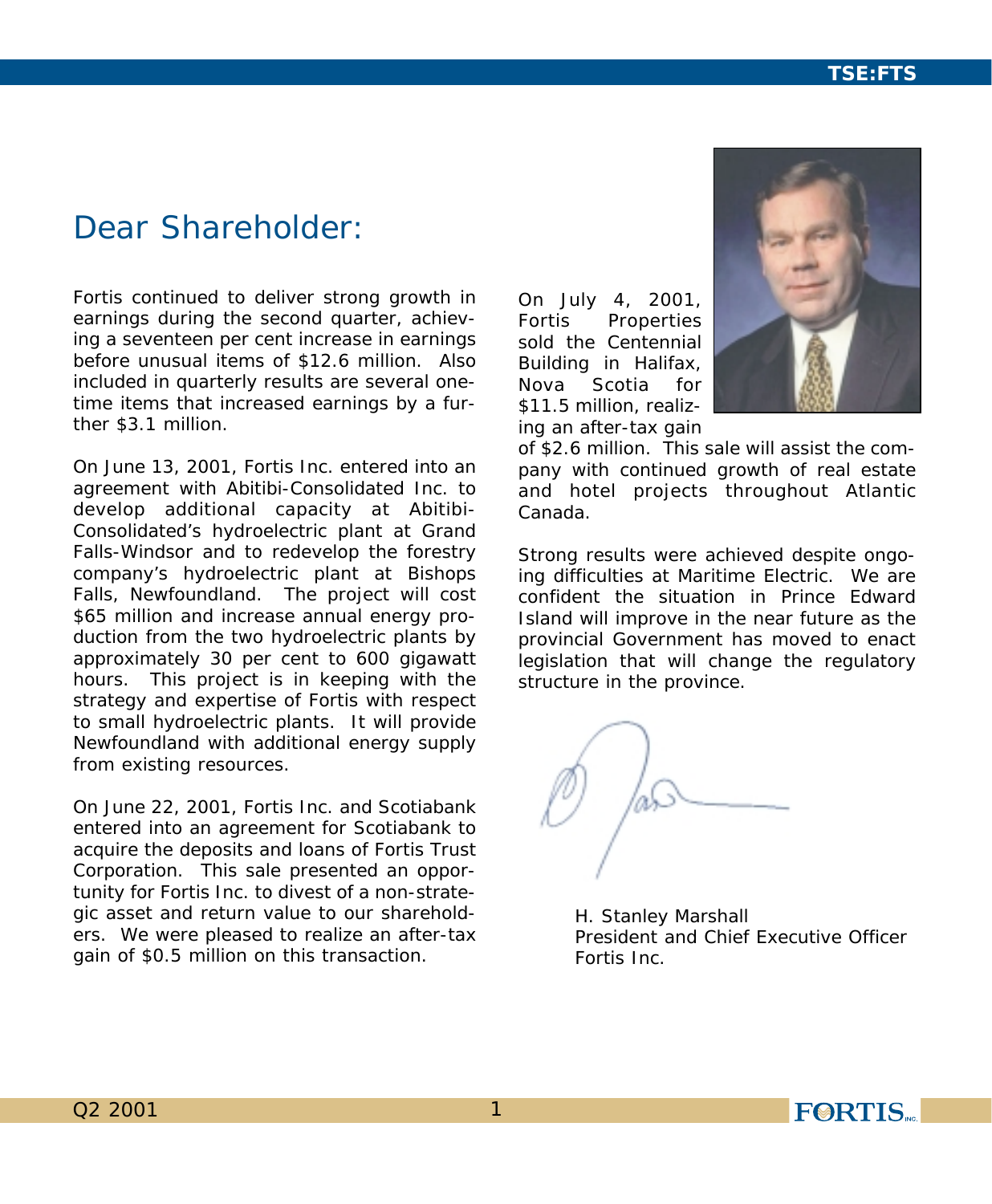# **Fortis Inc. Financial Highlights Period Ended June 30**

| (\$000's)                                           | Quarter |         | Year-to-date              |           |
|-----------------------------------------------------|---------|---------|---------------------------|-----------|
|                                                     | 2001    | 2000    | 2001                      | 2000      |
| Revenue                                             | 157,780 | 142,638 | 338,014                   | 308,421   |
| Cash flow from operations                           | 16,900  | 20,846  | 28,562                    | 41,155    |
| Earnings before unusual items                       | 12,638  | 10,774  | 24,804                    | 21,419    |
| <b>Unusual items</b>                                | 3,149   | 137     | 3,535                     | 241       |
| Earnings applicable to common shares                | 15,787  | 10,911* | 28,339                    | $21,660*$ |
| Earnings per common share before unusual items (\$) | 0.85    | 0.83    | 1.67                      | 1.64      |
| Earnings per common share (\$)                      | 1.06    | $0.83*$ | 1.91                      | $1.64*$   |
|                                                     |         |         |                           |           |
| <b>Utility Operations:</b>                          |         |         | Revenue (\$000's)         |           |
|                                                     | Quarter |         | Year-to-date              |           |
|                                                     | 2001    | 2000    | 2001                      | 2000      |
| <b>Newfoundland Power</b>                           | 88,773  | 85,800  | 204,855                   | 197,886   |
| <b>Maritime Electric</b>                            | 23,951  | 22,316  | 48,520                    | 44,771    |
| <b>FortisUS Energy</b>                              | 1,254   | 980     | 1,965                     | 1,733     |
| <b>Belize Electricity</b>                           | 18,520  | 16,107  | 33,938                    | 30,899    |
| <b>Belize Electric (BECOL)</b>                      | 2,411   |         | 4,077                     |           |
| Canadian Niagara Power                              | 5,066   | 4,157   | 10,598                    | 8,299     |
|                                                     |         |         |                           |           |
| <b>Utility Operations:</b>                          |         |         | <b>Energy Sales (GWh)</b> |           |
|                                                     | Quarter |         | Year-to-date              |           |
|                                                     | 2001    | 2000    | 2001                      | 2000      |
| <b>Newfoundland Power</b>                           | 1,165   | 1,122   | 2,738                     | 2,658     |
| <b>Maritime Electric</b>                            | 239     | 234     | 491                       | 476       |
| <b>FortisUS Energy</b>                              | 27      | 26      | 43                        | 44        |
| <b>Belize Electricity</b>                           | 67      | 60      | 124                       | 113       |
| <b>Belize Electric (BECOL)</b>                      | 9       | 12      | 24                        | 17        |
| <b>Canadian Niagara Power</b>                       | 159     | 155     | 314                       | 318       |

*\* Restated – See Note 8 to the Consolidated Financial Statements.*

*Note: Financial information in this release is presented in Canadian dollars unless otherwise specified.*

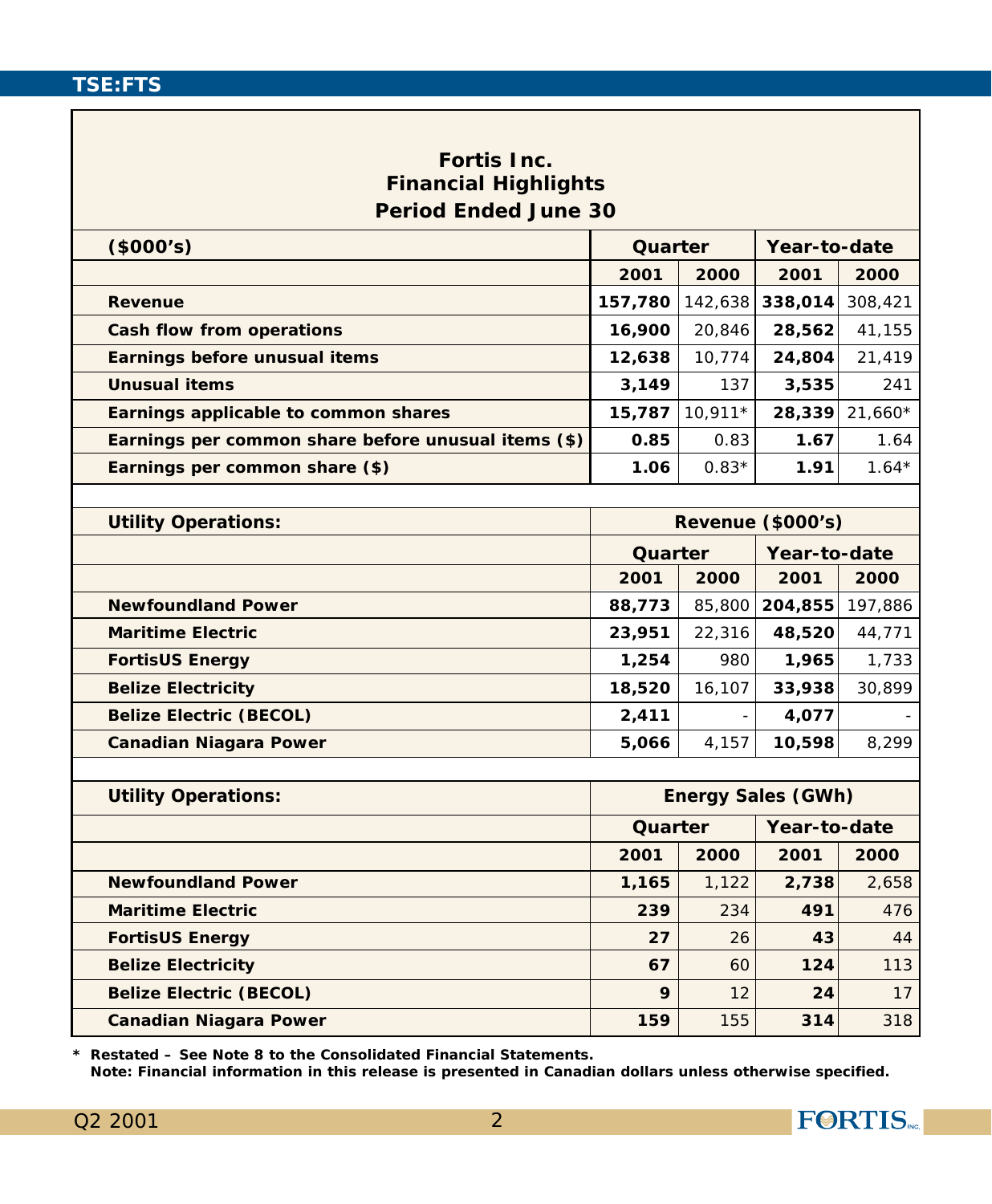Earnings before unusual items for the second quarter were \$12.6 million, 17% higher than earnings of \$10.8 million, on a restated basis, for the second quarter last year. On a per share basis, earnings were \$0.85 compared to earnings of \$0.83, on a restated basis, for the same period last year. On a year-to-date basis, earnings per common share were \$1.67 compared to \$1.64, on a restated basis, for the same period last year. Year-to-date, earnings grew 16% to \$24.8 million from \$21.4 million, on a restated basis, for the first half of 2000.

Revenue for the second quarter increased

11% to \$157.8 million from \$142.6 million for the second quarter of 2000. Revenue on a year-to-date basis was \$338.0 million compared to \$308.4 million for the first half of 2000. Rental income associated with the acquisition of assets by Fortis Properties as well as increased energy sales at all utilities led to the growth in revenue.

Cash flow from operations for the second quarter was \$16.9 million compared to \$20.8 million for the same period last year. Yearto-date, cash flow from operations was \$28.6 million compared to \$41.2 million for the same period last year.

| Fortis Inc.<br><b>Earnings Contribution by Company</b><br>Period Ended June 30 |         |                          |              |                          |
|--------------------------------------------------------------------------------|---------|--------------------------|--------------|--------------------------|
| (\$ millions)                                                                  | Quarter |                          | Year-to-date |                          |
|                                                                                | 2001    | 2000                     | 2001         | 2000                     |
| Earnings/(Loss)                                                                |         |                          |              |                          |
| Newfoundland Power                                                             | 9.0     | 9.0                      | 21.2         | 18.7                     |
| Maritime Electric                                                              | 1.0     | 0.6                      | 0.0          | 1.0                      |
| <b>FortisUS Energy</b>                                                         | 0.3     | 0.3                      | 0.3          | 0.4                      |
| <b>BECOL</b>                                                                   | (0.1)   | $\blacksquare$           | (0.3)        | $\blacksquare$           |
| <b>Belize Electricity</b>                                                      | 1.4     | $1.6*$                   | 2.5          | $2.4*$                   |
| Canadian Niagara Power                                                         | 1.3     | 1.1                      | 2.7          | 2.2                      |
| Caribbean Utilities                                                            | 1.0     | 0.8                      | 2.1          | 1.1                      |
| <b>Fortis Properties</b>                                                       | 2.1     | 0.6                      | 2.9          | 1.0                      |
| Corporate                                                                      | (3.4)   | (3.2)                    | (6.7)        | (5.3)                    |
| Earnings before unusual items                                                  | 12.6    | 10.8                     | 24.7         | 21.5                     |
| Fortis Trust - Discontinued Operations                                         | 0.1     | 0.1                      | 0.2          | 0.2                      |
| Gain on sale of Fortis Trust                                                   | 0.5     |                          | 0.5          |                          |
| Income tax reassessment - CNP                                                  |         | $\overline{\phantom{a}}$ | 0.3          | $\overline{\phantom{a}}$ |
| Gain on sale of Centennial Building                                            | 2.6     |                          | 2.6          |                          |
| Total                                                                          | 15.8    | 10.9                     | 28.3         | 21.7                     |

*\* Restated*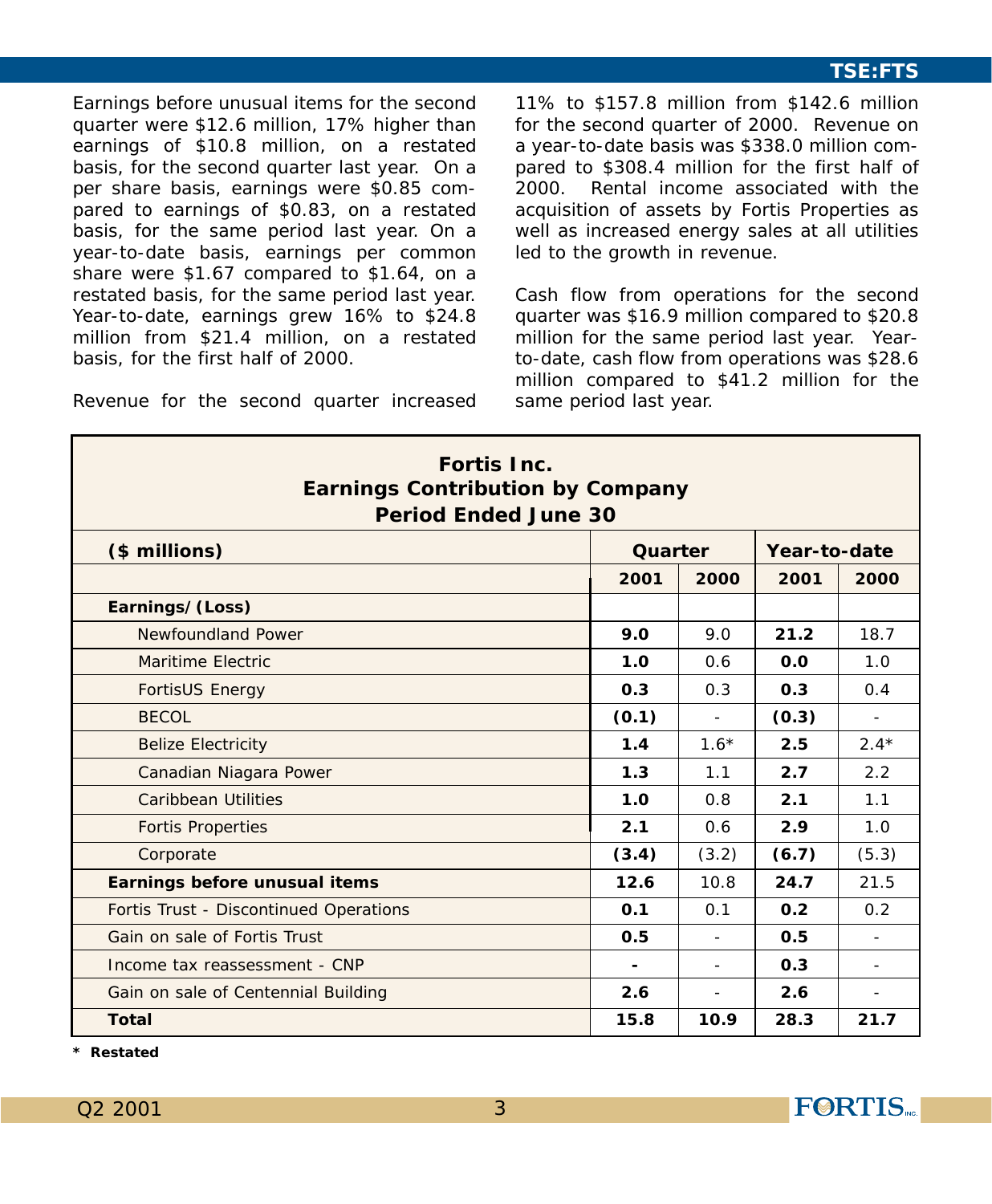# UTILITY OPERATIONS

# **NEWFOUNDLAND POWER**

Newfoundland Power's earnings for the second quarter were \$9.0 million, consistent with the same quarter last year. Year-to-date earnings were \$21.2 million, an increase of thirteen per cent over earnings of \$18.7 million for the first half of 2000. Higher energy sales and a tax refund from Canada Customs and Revenue Agency contributed to the increase in year-to-date earnings.

Energy sales for the second quarter were 1,165 GWh, a four per cent increase over the same quarter last year. Energy sales year-to-date were 2,738 GWh compared to 2,658 GWh for the same period in 2000. Growth in the number of customers and average energy usage led to the increase in energy sales.

Revenue for the second quarter was \$88.8 million compared to \$85.8 million for the same quarter last year. Revenue year-to-date was \$204.9 million, \$7.0 million

higher than the same period last year due to a \$5.3 million increase in revenue from energy sales and \$1.7 million in interest received as part of an income tax refund.

#### Newfoundland Power's oper-

ating expenses excluding purchased power costs were \$13.6 million, comparable to the second quarter of 2000. Year-to-date operating expenses excluding purchased power costs were \$26.3 million. During the second quarter of 2001, \$1.6 million was expensed related to the extension of an early retirement program compared to \$2.0 million in similar costs for the second quarter last year.

Newfoundland Power's application to acquire Aliant Telecom Inc.'s 100,000 poles in Newfoundland Power's service territory was denied by the Newfoundland and Labrador Board of Commissioners of Public Utilities

(PUB). In its ruling, the PUB acknowledged the benefits of Newfoundland Power owning the 70,000 joint-use poles outlined in its proposal. Although the PUB agreed financial benefits from the 30,000 non-joint-use poles would flow to Newfoundland Power's customers, it concluded that, based on its interpretation of legislation, these poles should not be included in Newfoundland Power's regulated assets. On July 26, 2001, Newfoundland Power filed additional evidence with the PUB related to its acquisition of the Aliant Telecom Inc. poles. Newfoundland Power has asked the PUB to evaluate this additional evidence and to approve the purchase of the joint-use poles for inclusion in its rate base.

# **MARITIME ELECTRIC**

Maritime Electric's earnings for the second quarter were \$1.0 million, a \$0.4 million increase over earnings for the same period last year. The growth in earnings was attributable to increased energy sales and a 4.53% increase in electricity rates effective January 1, 2001. Year-to-date, Maritime Electric incurred a \$40,000 loss compared to earnings of \$1.0 million for the same peri-

''Maritime Electric's earnings for the second quarter were \$1.0 million, a \$0.4 million increase over earnings for the same period last year."

od in 2000. The reduction in year-to-date earnings was a direct result of increased energy costs associated with the

cost of replacement energy purchased during the sixweek unscheduled outage of the New Brunswick Power Point Lepreau Nuclear Generating Station ("Point Lepreau"). Point Lepreau was shutdown on March 5th and restored to service on April 15th.

Energy sales for the second quarter were 239 GWh compared to 234 GWh for the same period last year. Energy sales year-to-date were 491 GWh, a 3.3% increase over the same period last year. Growth in energy sales is being driven largely by increases in sales to commercial customers.

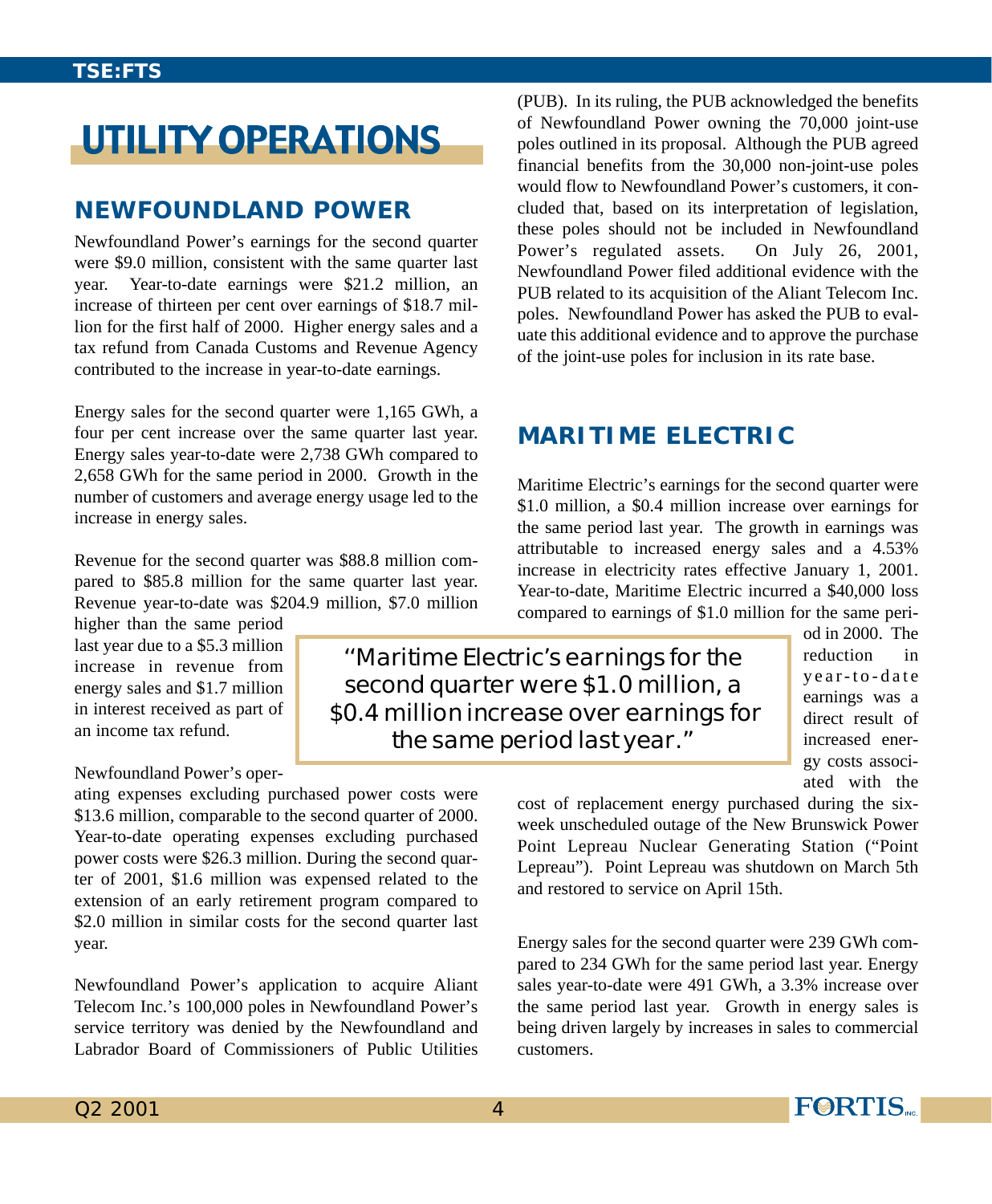Revenue for the second quarter increased 7.6% to \$24.0 million from \$22.3 million for the same period in 2000. Revenue year-to-date was \$48.5 million compared to \$44.8 million for the same period last year.

Maritime Electric's operating expenses excluding energy costs were \$2.6 million for the second quarter of 2001 compared to \$2.2 million for the same period last year. Year-to-date, these operating expenses were \$5.0 million compared to \$4.4 million last year.

On May 15, 2001, the Government of Prince Edward Island passed legislation to amend the Maritime Electric Company Limited Regulation Act. Under the amendment, Maritime Electric's base rates will still be tied to rates charged by New Brunswick Power for equivalent services in New Brunswick. However, rates will be subject to adjustment for changes in energy costs. Regulations pertaining to this legislation have yet to be enacted by the provincial Cabinet.

# **FORTIS US ENERGY**

In the second quarter, FortisUS Energy realized earnings of \$299,000, comparable to the same period last year.

Year-to-date earnings were also \$299,000 compared to earnings of \$443,000 for the same period in 2000. A decline in production due to the weather-

"Belize Electricity's energy sales for the second quarter were 67 GWh, a 12% increase over energy sales of 60 GWh for the same period last year."

dependent nature of the companys plants caused the decrease in year-to-date earnings.

Colder-than-normal temperatures and low rainfall levels resulted in lower production at all facilities in the first and second quarters of 2001. Energy production for the four plants owned by FortisUS Energy was 27 GWh in the second quarter of 2001 compared to 26 GWh for the two plants owned by FortisUS Energy in the second quarter of 2000. On a year-to-date basis, energy sales were 43 GWh compared to 44 GWh for the same period last year. The two plants purchased in December 2000 provided 9 GWh and 13 GWh in the second quarter and year-to-date, respectively.

Revenue for the second quarter was \$1.3 million compared to \$1.0 million for the same period last year. Revenue was \$2.0 million year-to-date, a 17.6% increase over revenue of \$1.7 million for the same period last year. The increase in revenue results from higher energy prices and the contribution of the two new plants acquired in December 2000.

Operating expenses were \$546,000 for the second quarter compared to \$323,000 for the same period last year. Operating expenses year-to-date were \$954,000 compared to \$615,000 for the first of half of 2000. The increase results from the acquisition of two hydroelectric plants in December 2000.

# **BELIZE ELECTRICITY**

Belize Electricity contributed \$1.4 million to earnings in the second quarter compared to \$1.6 million, on a restated basis, for the same period last year. The decline in earnings resulted from additional financing and depreciation expense associated with the purchase of transmission assets at the beginning of the quarter partially offset by growth in energy sales. Year-to-date Belize

Electricity contributed \$2.5 million compared to \$2.4 million for the same period last year.

Energy sales for the second quarter were 67 GWh, a 12%

increase over energy sales of 60 GWh for the same period last year. Energy sales year-to-date were 124 GWh, a 10% increase over energy sales of 113 GWh for the first half of 2000. Growth in the commercial and industrial sectors, as well as continuation of a government sponsored Rural Electrification Program, contributed to the increase in energy sales.

Revenue for the second quarter was \$18.5 million compared to \$16.1 million for the same period last year. Revenue year-to-date was \$33.9 million compared to \$30.9 million for the first half of 2000. The increase in revenue reflected growth in energy sales.

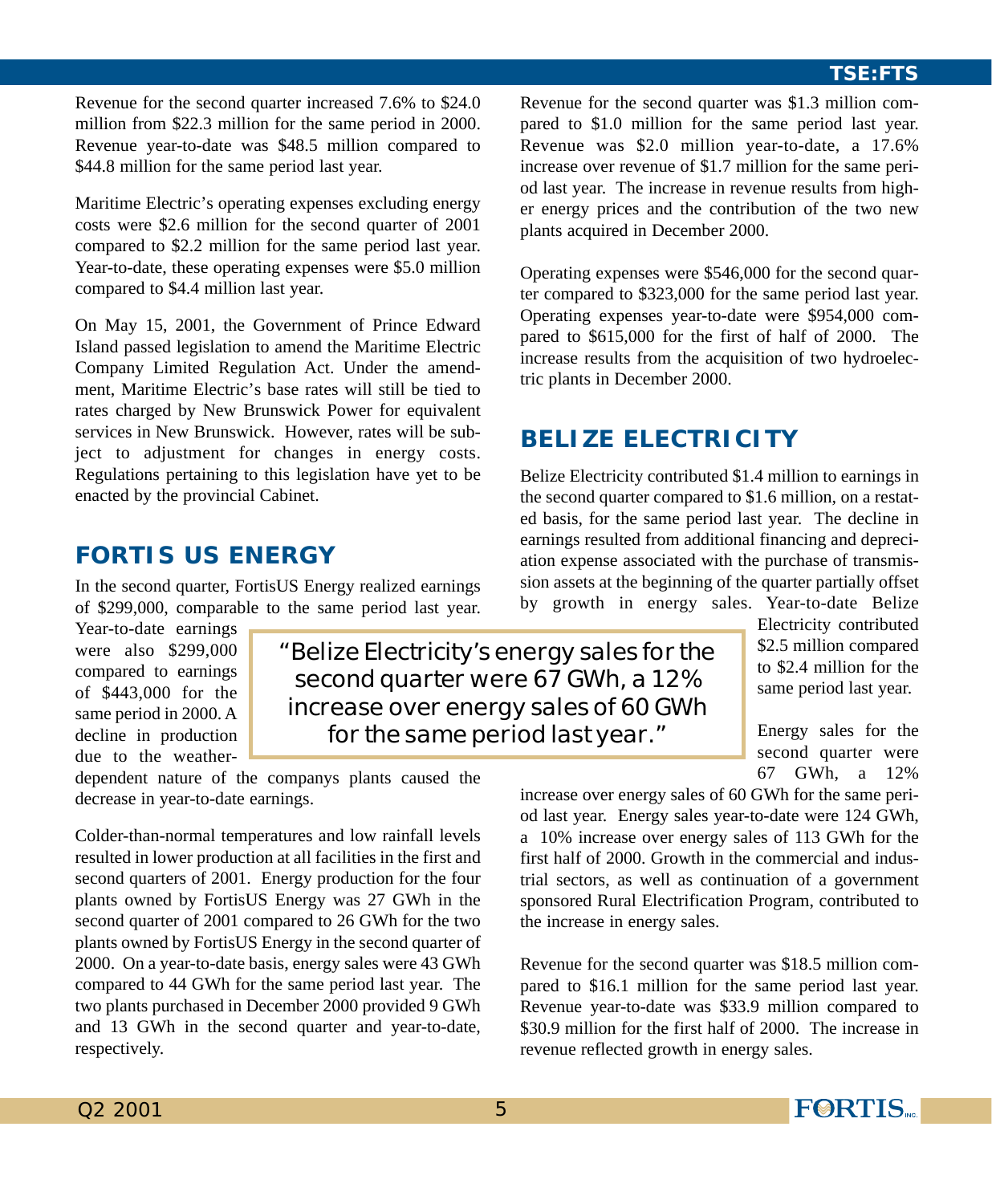Belize Electricity's operating expenses excluding energy supply costs were \$3.6 million compared to \$3.1 million for the second quarter of 2000. Year-to-date, operating expenses excluding energy supply costs were \$6.5 million compared to \$7.3 million for the first half of last year. Interest expense for the quarter was \$1.5 million compared to \$0.9 million for the second quarter of 2000. Year-to-date, interest expense was \$2.8 million compared to \$2.1 million for the first half of last year. The increase in interest expense was attributable to the purchase of transmission assets at the beginning of the second quarter. These transmission assets, amounting to \$20 million, were acquired from BECOL subsequent to the acquisition of BECOL by Fortis Inc. This transfer aligns the assets of both companies with the evolving regulatory framework in the country of Belize.

During the fourth quarter of 2000, Belize Electricity and the Belize Public Utilities Commission established a Cost of Power Rate Stabilization Account (CPRSA),

effective January 1, 2000. The CPRSA is designed to normalize changes in the price of electricity due to fluctuating fuel costs and will stabilize electricity rates for consumers while providing the company with a mecha-

nism to recover the cost of electricity over time. The rate stabilization adjustment associated with the second quarter of 2000 resulted in a \$572,000 positive adjustment in 2000 second quarter consolidated earnings. The adjustment resulted in a \$48,000 positive adjustment in consolidated year-to-date earnings. Accordingly, the comparative 2000 quarterly and year-to-date figures have been restated.

# **BELIZE ELECTRIC (BECOL)**

On January 26, 2001, Fortis acquired a 95% interest in BECOL for an aggregate purchase price of US\$62 million. BECOL owns and operates the Mollejon hydroelectric facility, a 25 megawatt ("MW") generating plant capable of delivering average annual energy of 80 GWh and is the only commercial hydroelectric facility in Belize. BECOL sells its entire output to Belize Electricity under a 50-year power purchase agreement.

In the second quarter of 2001, BECOL incurred a loss of \$0.1 million, consistent with managements expectations. A significant amount of seasonality is associated with production at the facility with the majority of production taking place in the second half of the year. As a result, it is expected that earnings in the second half will result in an overall positive contribution by BECOL to annual earnings.

Energy production for the second quarter was 9 GWh compared to 12 GWh for the same period last year with the decline being attributable to lower rainfall in June 2001. Revenue for the second quarter of 2001 was \$2.4 million while operating expenses for the corresponding period were \$0.5 million. Financing costs for the second quarter amounted to \$1.6 million.

# **CANADIAN NIAGARA POWER**

Canadian Niagara Power contributed \$1.3 million to

earnings for the second quarter of 2001 compared to \$1.1 million for the same period last year. Year-todate, Canadian

"Canadian Niagara Power's revenue for the second quarter was \$10.1 million compared to \$8.3 million for the same period last year."

> Niagara Power contributed \$2.7 million, after deducting a one-time gain of \$0.3 million associated with income tax reassessments, compared to \$2.2 million for the first half of 2000. The increase in earnings resulted from higher prices on energy sales into the United States.

> Energy sales for the second quarter were 159 GWh compared to 155 GWh for the second quarter 2000. Energy sales year-to-date were 314 GWh compared to energy sales of 318 GWh for the same period last year.

> Revenue for the second quarter was \$10.1 million compared to \$8.3 million for the same period last year. Revenue year-to-date was \$21.2 million compared to \$16.6 million for the same period last year. The increase in revenue resulted from higher prices on energy sales to the United States which averaged \$54 per megawatt hour ("MWh") year-to-date compared to \$32 per MWh for the same period last year.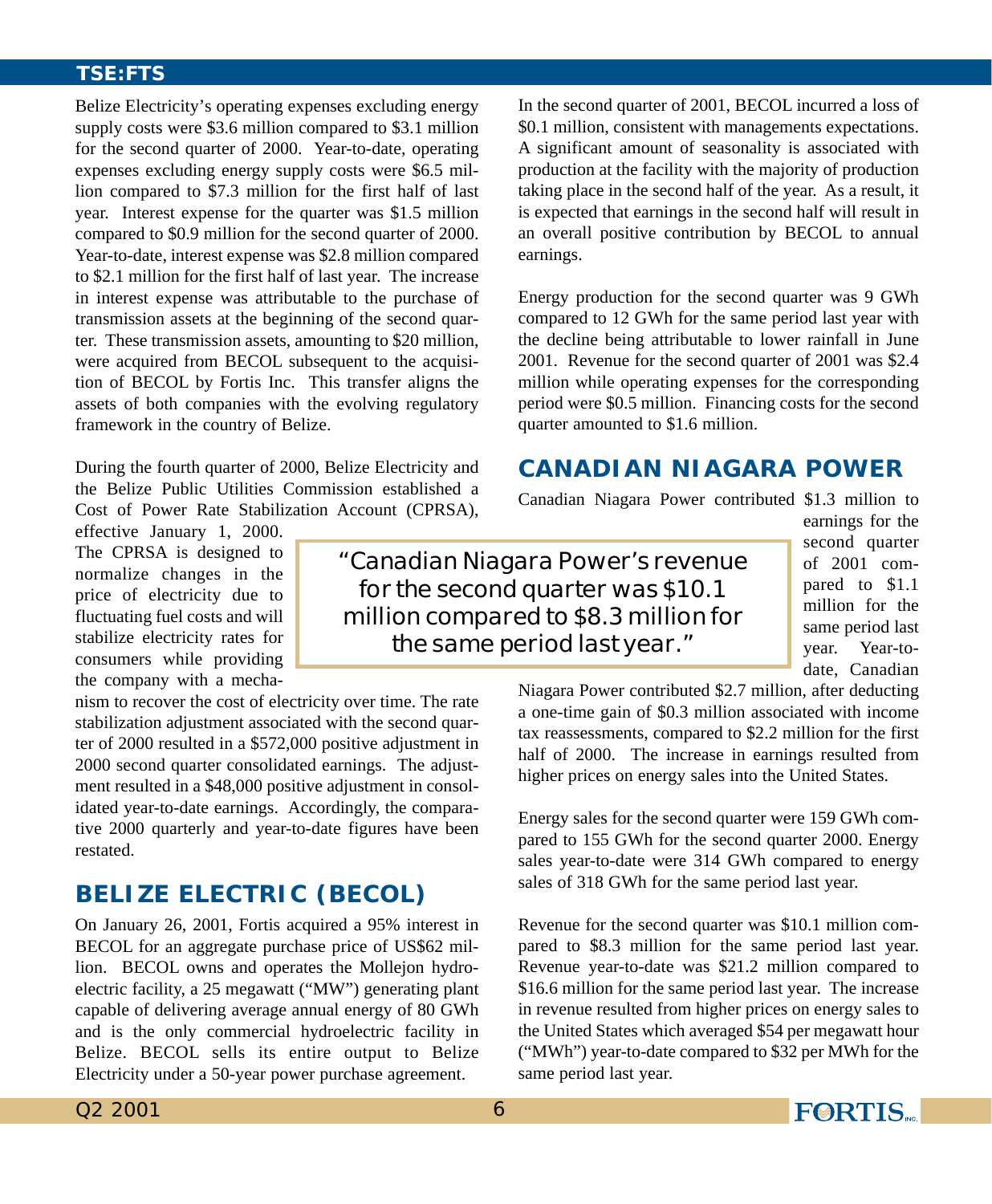On July 19, 2001, Canadian Niagara Power signed an operating lease agreement with the City of Port Colborne to lease and operate the electricity distribution business of Port Colborne Hydro Inc. for 10 years. Under the terms of the \$15.7 million agreement, Canadian Niagara Power will receive all revenue from the leased assets in return for assuming responsibility for operation of the business. Closing of the transaction is subject to approval by the Ontario Energy Board and is expected to take place in the next few months.

for the same period last year. Similarly, year-to-date earnings were \$2.9 million, almost three times earnings of \$1.0 million for the same period in 2000. Revenue for the second quarter was \$19.0 million, a substantial increase over revenue of \$12.4 million for the second quarter last year. Revenue year-to-date was \$35.7 million compared to \$23.7 million for the first half of 2000. The contribution of properties acquired late in 2000 and expansion of the Holiday Inn St. John's in May 2000 were the main reasons for the increase in earnings and revenue.

In the first half of 2001, the company achieved improved occupancy levels in its Real Estate Division across all

# **CARIBBEAN UTILITIES**

Fortis owns 20% of the outstanding Class A Ordinary Shares of Caribbean Utilities and accounts for the invest-

ment on the cost basis. In the second quarter, dividends of \$1.0 million from Caribbean Utilities were included in the earnings of Fortis compared to \$0.8 million in the second quarter of 2000. Fortis acquired its interest in Caribbean Utilities in February 2000.

Caribbean Utilities has announced its unaudited financial results for the fiscal year ended April 30, 2001. Record earnings increased 7.3% to US\$19.3 million in 2001 from US\$18.0 million in 2000. Earnings per Class A Ordinary Share increased to US\$0.78 in 2001 from US\$0.73 in 2000.

Caribbean Utilities achieved new generation records in fiscal 2001 as peak load reached 70.1 MW in October 2000, up 6.5% over peak load of 65.8 MW in fiscal 2000. Growth in net generation for the twelve months ended April 30, 2001 averaged 6.7%.

# NON-UTILITY **OPERATIONS**

# **FORTIS PROPERTIES**

Earnings before unusual items were \$2.1 million for the second quarter, more than triple earnings of \$0.6 million

"Fortis Properties' earnings before unusual items were \$2.1 million for the second quarter, more than triple earnings of \$0.6 million for the same period last year."

operating regions, achieving an occupancy rate of 96.2%. In its Hospitality Division, the company has

realized growth of 8.1% in revenue per available room in the second quarter and 4.8% year-to-date.

During the second quarter of 2001, Fortis Properties sold the Centennial Building in Halifax, Nova Scotia for \$11.5 million, realizing an after-tax gain of \$2.6 million. The favorable price offered for the Centennial Building provided an opportunity to sell a mature property with a financial gain for the company.



On June 22, 2001, Scotiabank acquired the deposits and loans of Fortis Trust Corporation. Earnings related to Fortis Trust have, therefore, been classified as discontinued operations. Fortis Inc. realized an after-tax gain of \$0.5 million on the sale.

Q2 2001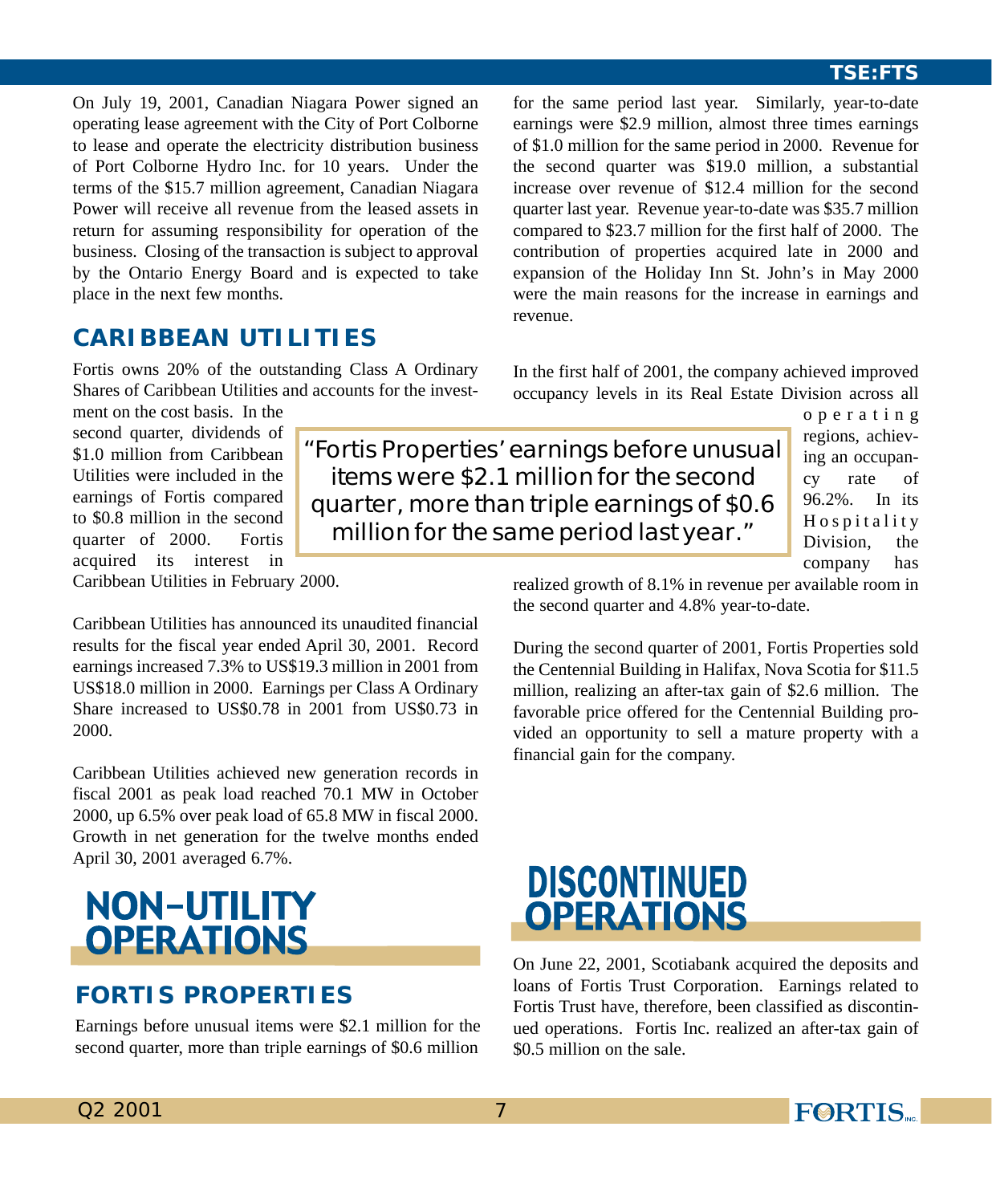# **CORPORATE**

#### **Corporate Expenses**

Corporate expenses for the second quarter were \$3.4 million, comparable to the same period last year. Corporate expenses year-to-date were \$6.7 million compared to \$5.3 million for the first half of 2000. The increase in corporate expenses year-to-date was primarily attributable to additional financing costs associated with timing of first quarter 2000 acquisition activity.

# **CONSOLIDATED FINANCIAL POSITION**

#### **Assets and Liabilities**

Total assets as at June 30, 2001 were \$1.5 billion compared to \$1.3 billion as at June 30, 2000. The increase was primarily attributable to assets acquired by Fortis

Properties in December 2000 and the acquisition of a 95% interest in BECOL in January 2001.

The increase in accounts receivable over June 30, 2000 is partially due to the accu-

mulation of excess energy costs in the CPRSA of Belize Electricity. Also contributing to the increase in accounts receivable was an outstanding income tax refund for Maritime Electric associated with 2000 tax losses. Growth in energy sales combined with a 4.53% rate increase at Maritime Electric effective January 1, 2001 also contributed to the increase in accounts receivable.

The increase in deferred charges over the same period last year resulted from an increase in deferred pension costs associated with Newfoundland Power's 2000 Early Retirement Program. Also, on January 2, 2001, Maritime Electric was required to make a \$6 million payment to New Brunswick Power with respect to Maritime Electric's obligations under the Point Lepreau Participation Agreement. The \$6 million payment is being deferred and amortized over the estimated life of Point LePreau. Maritime Electric is also expecting annual savings of approximately \$2.5 million in reduced capital charges from NB Power, for a net decrease in expenses of \$1.5 million.

The increase in long-term debt resulted from the issue of \$100 million in senior unsecured debentures by Fortis Inc. in October 2000, the acquisition of properties by Fortis Properties in December 2000, and the issue of \$15 million in debentures by Belize Electricity during the second quarter of 2001.

The assets and liabilities of foreign operations, all of which are self-sustaining, are translated at the exchange rates in effect at the balance sheet dates. The resulting unrealized translation gains and losses are accumulated as a separate component of common shareholders equity

under the Foreign Currency Translation Adjustment heading. The increase in the foreign curren-

savings of approximately \$2.5 million in reduced capital charges from NB Power."

cy translation adjustment since June 2000 reflects the appreciation of the United States dollar compared to the Canadian dollar.

#### **Cash Flow**

"Maritime Electric is also expecting annual

Cash flow from operations for the second quarter was \$16.9 million compared to \$20.8 million for the same period last year. Year-to-date, cash flow from operations was \$28.6 million compared to \$41.2 million for the same period last year. The decrease in cash was primarily the result of changes in working capital at Newfoundland Power.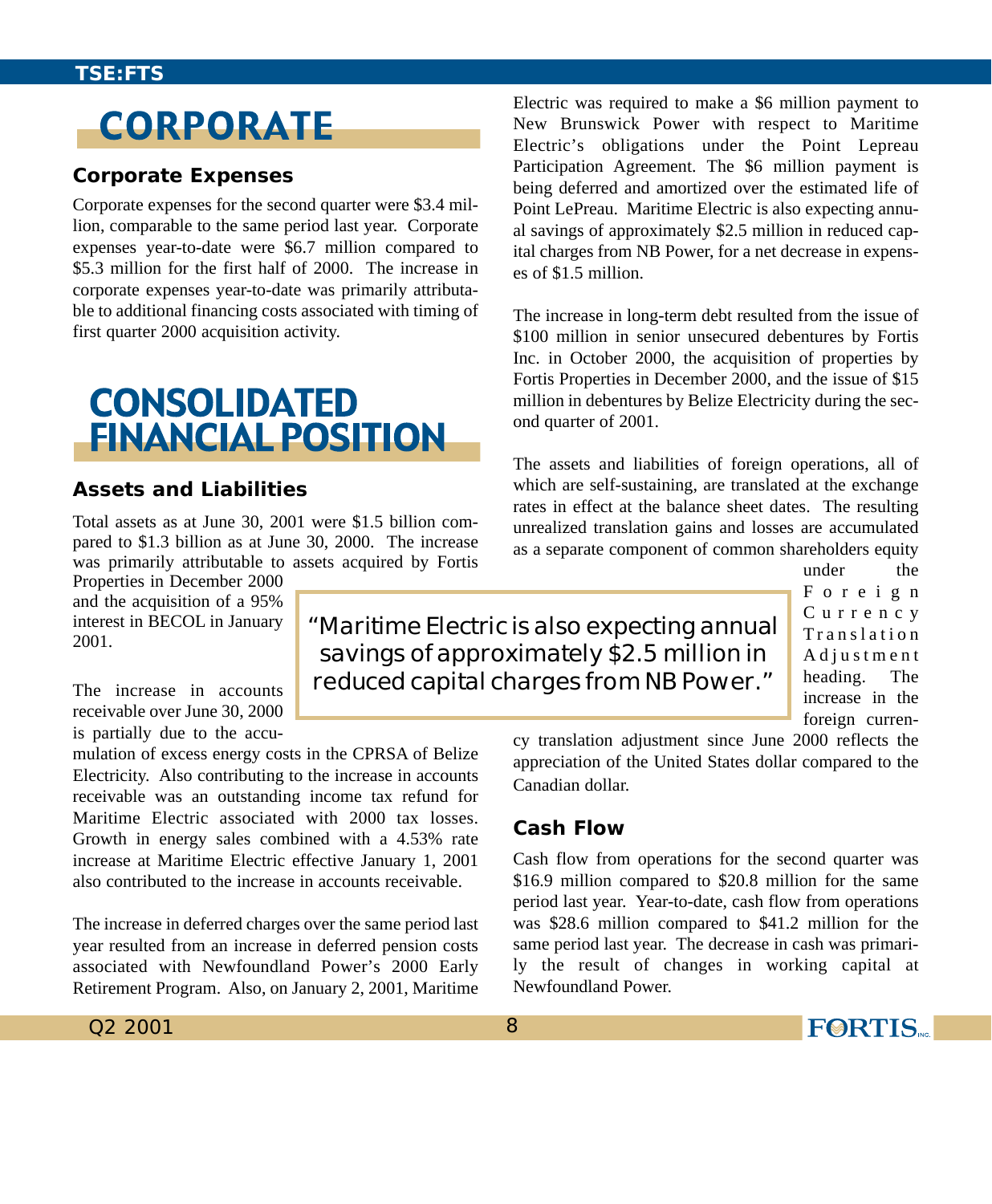Cash used in investing totalled \$11.0 million in the second quarter of 2001 compared to \$14.4 million for the same period last year. The decrease in cash used in investing activities included \$10.9 million net proceeds associated with the sale of the Centennial Building partially offset by a \$3.3 million increase in capital additions and a \$1.7 million increase in deferred charges. On a year-to-date basis, cash used in investing totalled \$137.6 million compared to \$113.0 million for the same period last year. The increase was primarily attributable to the acquisition of BECOL and a \$6.0 million payment by Maritime Electric made under the Point Lepreau Participation Agreement partially offset by the \$10.9 net proceeds on the sale of the Centennial Building.

Cash used in financing in the current quarter was \$1.3 million compared to \$10.5 million for the same period last year. The decrease in cash used in financing resulted from the issue of debentures by Belize Electricity during the second quarter. Cash from financing year-to-date was \$108.2 million compared to \$67.4 million for the same period last year. The increase in cash from financing related to a \$93 million credit facility put in place to finance the investment in BECOL and an increase in short-term credit facilities.

*Fortis Inc., on occasion, may include forward-looking statements in its media releases, in other filings with Canadian regulators, in reports to shareholders and in other communications. By their very nature, forward-looking statements are subject to certain risks and uncertainties that may cause actual results to vary from plans, objectives and estimates. Such risks and uncertainties include, but are not limited to: general economic, market and business conditions; regulatory developments, weather, competition, etc. Fortis Inc. cautions readers that should certain risks or uncertainties materialize, or should underlying assumptions prove incorrect, actual results may vary significantly from those expected.*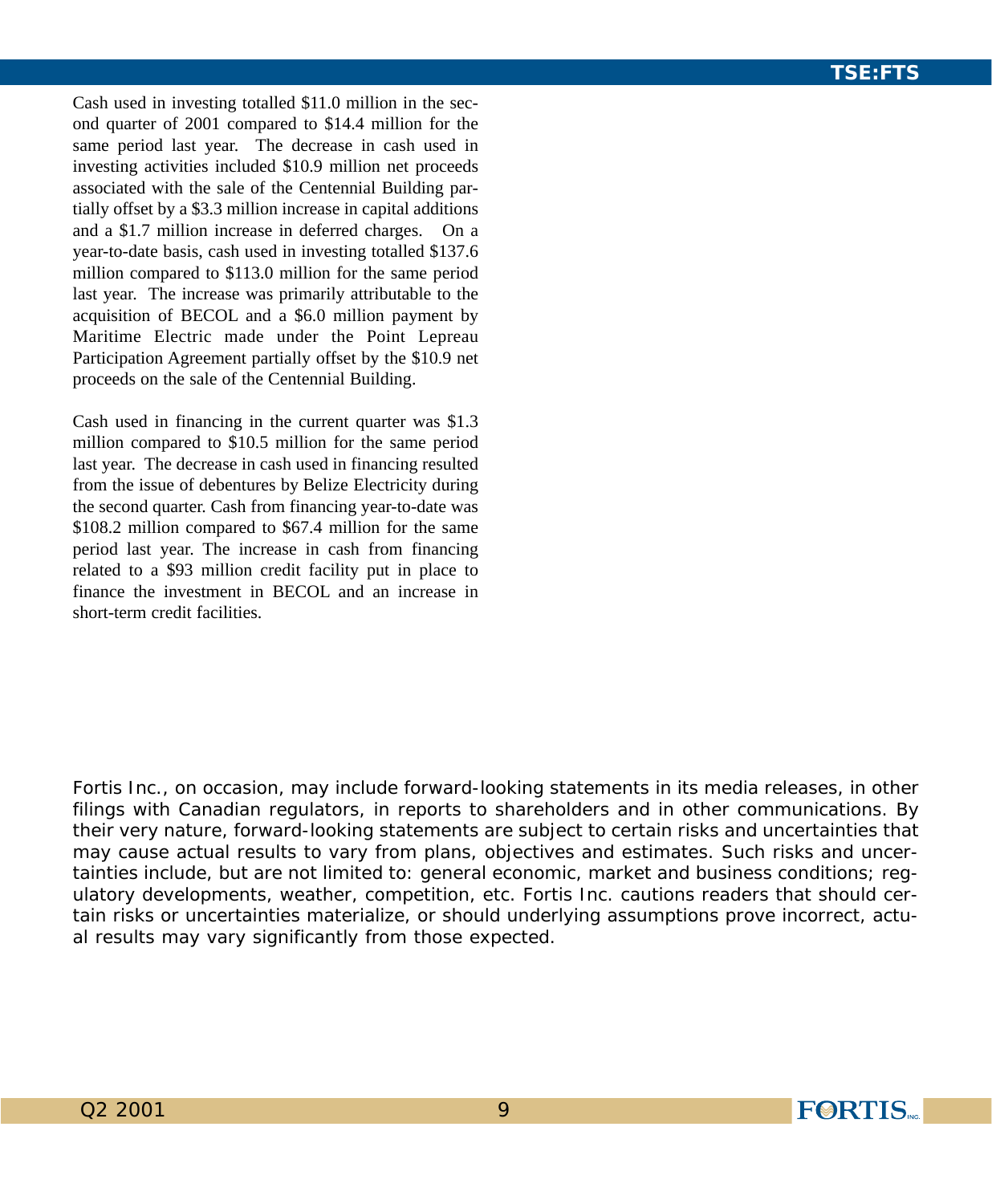#### **Consolidated Statement of Earnings (Unaudited) For the period ended June 30**

|                                                                | Quarter Ended     |                  | <b>Six Months Ended</b> |                   |
|----------------------------------------------------------------|-------------------|------------------|-------------------------|-------------------|
| (in thousands)                                                 | 2001              | 2000*            | 2001                    | 2000*             |
| Operating revenues                                             | \$<br>157,780     | \$142,638        | \$338,014               | \$308,421         |
| <b>Expenses</b>                                                |                   |                  |                         |                   |
| Operating<br>Amortization                                      | 102,502<br>16,978 | 95,747<br>14,787 | 228,349<br>34,613       | 213,181<br>29,831 |
|                                                                |                   |                  |                         |                   |
|                                                                | 119,480           | 110,534          | 262,962                 | 243,012           |
| Operating income                                               | 38,300            | 32,104           | 75,052                  | 65,409            |
| Finance charges                                                |                   |                  |                         |                   |
| Interest                                                       | 15,980            | 13,218           | 32.084                  | 25,822            |
| Dividends on preference shares                                 | 744               | 744              | 1,488                   | 1,488             |
| Earnings before income taxes and undernoted items              | 21,576            | 18,142           | 41,480                  | 38,099            |
| Income taxes                                                   | 8,169             | 6,493            | 15,288                  | 15,296            |
| Earnings before undernoted items                               | 13,407            | 11,649           | 26,192                  | 22,803            |
| Gain on sale of income producing property, net of tax of \$644 | 2,557             |                  | 2,557                   |                   |
| Income tax reassessment-Canadian Niagara Power                 |                   |                  | 257                     |                   |
| Results of discontinued operations (Note 7)                    | 592               | 137              | 721                     | 241               |
| Non-controlling interest                                       | (769)             | (875)            | (1, 388)                | (1, 384)          |
| Earnings applicable to common shares                           | \$<br>15,787      | \$<br>10,911     | \$<br>28,339            | \$<br>21,660      |
| Average common shares outstanding (000's)                      | 14,852            | 13,198           | 14,852                  | 13,198            |
| Earnings per common share (\$)                                 | \$1.06            | \$0.83           | \$1.91                  | \$1.64            |
| Fully diluted earnings per common share (\$)                   | \$1.06            | \$0.83           | \$1.90                  | \$1.64            |

**Consolidated Statement of Retained Earnings (Unaudited) For the period ended June 30**

|                                      |               | <b>Quarter Ended</b> |           | <b>Six Months Ended</b> |
|--------------------------------------|---------------|----------------------|-----------|-------------------------|
| (in thousands)                       | 2001          | $2000*$              | 2001      | $2000*$                 |
| Balance at beginning of period       | \$<br>207.246 | 195.329<br>S.        | \$201.683 | 190.661<br>S            |
| Earnings applicable to common shares | 15,787        | 10.911               | 28,339    | 21,660                  |
|                                      | 223.033       | 206.240              | 230,022   | 212.321                 |
| Divdends on common shares            | (6,990)       | (6,081)              | (13, 979) | (12, 162)               |
| Balance at end of period             | \$<br>216,043 | \$200.159            | \$216.043 | 200.159<br>S            |
|                                      |               |                      |           |                         |

*\* Restated, Note 8.*

Q2 2001

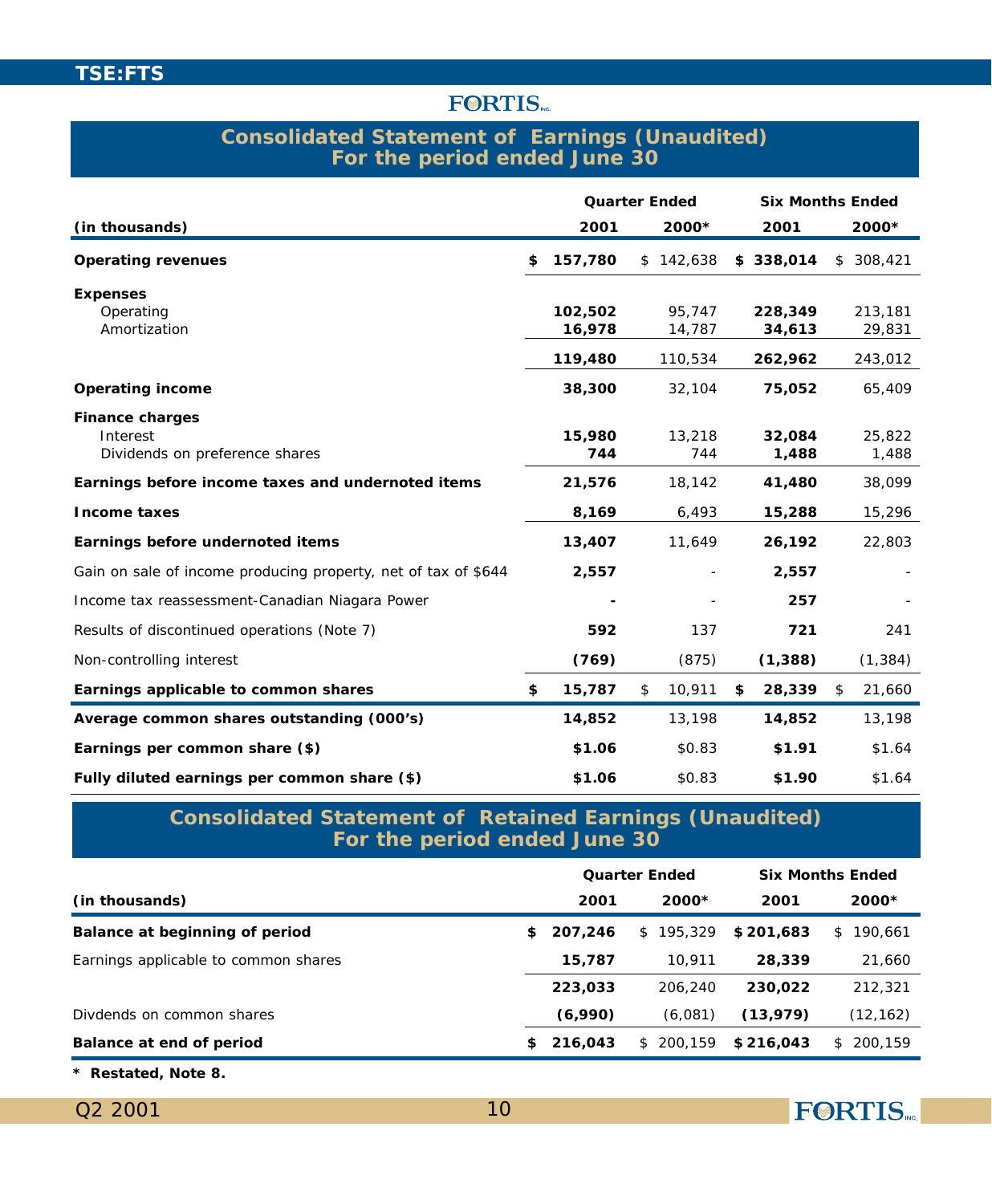# **FORTIS**

#### **Consolidated Cash Flow Statement (Unaudited) For the period ended June 30**

|                                              | Quarter Ended |                   | <b>Six Months Ended</b> |              |
|----------------------------------------------|---------------|-------------------|-------------------------|--------------|
| (in thousands)                               | 2001          | 2000*             | 2001                    | 2000*        |
| Cash from (used in) operations               |               |                   |                         |              |
| Earnings applicable to common shares         | \$<br>15,787  | \$<br>$10,911$ \$ | 28,339                  | \$<br>21,660 |
| Items not affecting cash                     |               |                   |                         |              |
| Amoritization                                | 16,978        | 14,787            | 34,613                  | 29,831       |
| Future income taxes                          | 4,767         | (820)             | 5,424                   | (933)        |
| Accrued employee future benefits             | (1, 145)      | (1,995)           | (3, 185)                | (3, 393)     |
| Other                                        | (2,525)       | 782               | (1,902)                 | 1,391        |
|                                              | 33,862        | 23,665            | 63,289                  | 48,556       |
| Change in non-cash working capital           | (15,626)      | (1,089)           | (34, 446)               | (5, 411)     |
| Cash from continuing operations              | 18,236        | 22,576            | 28,843                  | 43,145       |
| Cash from discontinued operations            | (1, 336)      | (1, 730)          | (281)                   | (1,990)      |
|                                              | 16,900        | 20,846            | 28,562                  | 41,155       |
| Cash from (used in) investing                |               |                   |                         |              |
| Capital additions                            | (25, 852)     | (22, 537)         | (44, 354)               | (41, 379)    |
| Proceeds on sale of capital assets           | 10,934        |                   | 10,934                  |              |
| Business acquisitions, net of cash           | (312)         |                   | (102, 087)              |              |
| Long term investments                        | (239)         | (393)             | (259)                   | (80, 335)    |
| Change in corporate tax deposit              | 6,557         | 8,844             | 6,687                   | 8,844        |
| Change in deferred charges and credits       | (2,044)       | (339)             | (8, 540)                | (126)        |
|                                              | (10, 956)     | (14, 425)         | (137,619)               | (112, 996)   |
| Cash from (used in) financing                |               |                   |                         |              |
| Issue of common shares                       | 1,041         | 997               | 3,319                   | 2,959        |
| Proceeds from long term debt                 | 14,911        | 4,606             | 16,474                  | 7,106        |
| Repayment of long term debt                  | (4, 745)      | (116)             | (7,690)                 | (1, 714)     |
| Change in bank indebtedness                  | (5, 464)      | (9,029)           | 110,318                 | 71,869       |
| Contributions in aid of construction         | 406           | 203               | 736                     | 631          |
| <b>Dividends</b>                             |               |                   |                         |              |
| Common shares                                | (6,990)       | (6,081)           | (13, 979)               | (12, 162)    |
| Subsidiaries to non-controlling shareholders | (480)         | (1, 125)          | (932)                   | (1, 253)     |
|                                              | (1, 321)      | (10, 545)         | 108,246                 | 67,436       |
| Effect of exchange rate changes on cash      | 191           | 100               | (8)                     | 122          |
| Change in cash                               | 4,814         | (4,024)           | (819)                   | (4, 283)     |
| Cash, beginning of period                    | 12,799        | 11,032            | 18,432                  | 11,291       |
| Cash, end of period                          | \$<br>17,613  | \$<br>7,008       | \$<br>17,613            | \$<br>7,008  |

*\* Restated, Note 8.*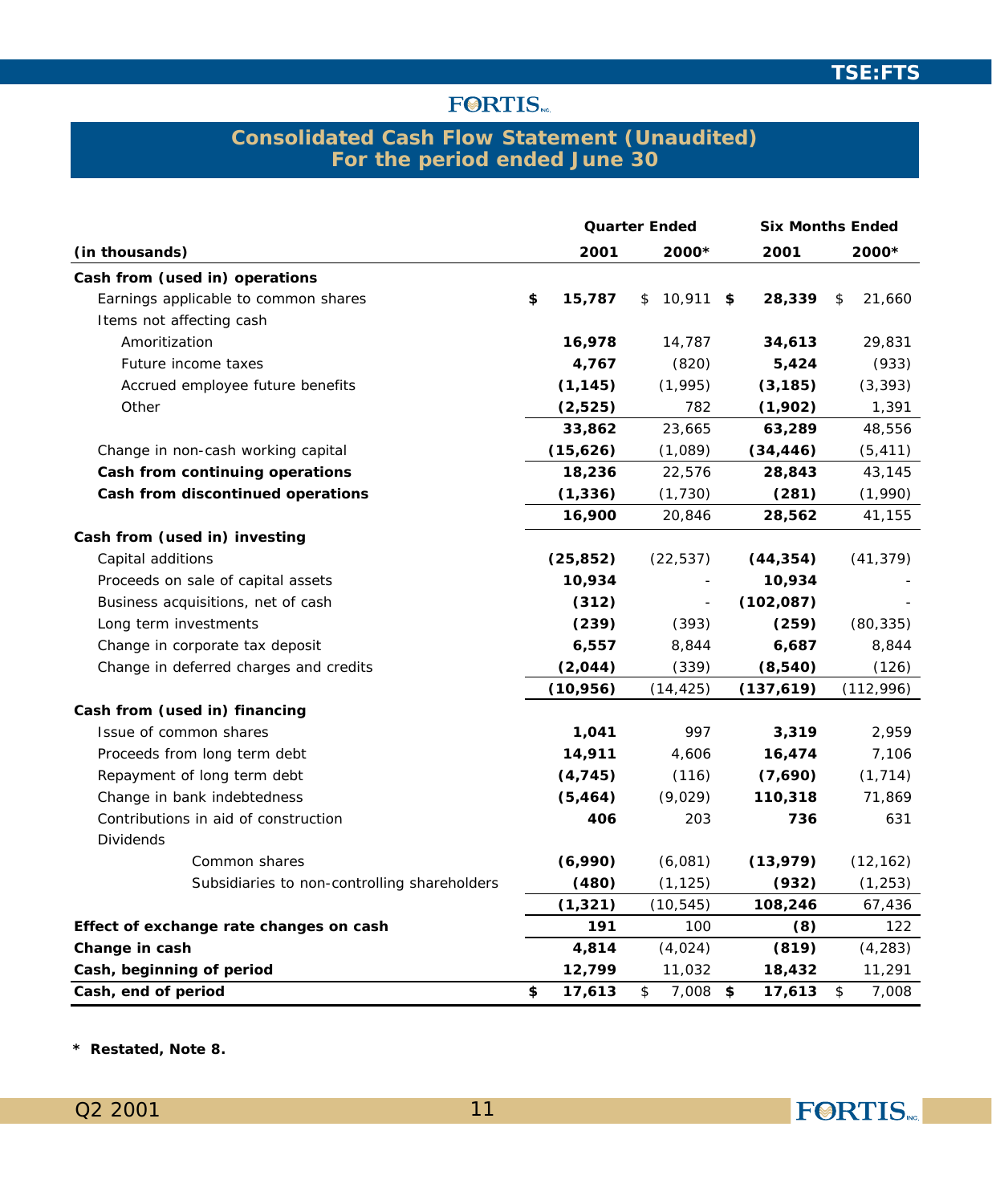# **Consolidated Balance Sheet (Unaudited)**

| (in thousands)                                                                                                                                                                       | 30-Jun<br>2001                                            | 30-Jun<br>2000*                                       | 31-Dec<br>2000                                            |
|--------------------------------------------------------------------------------------------------------------------------------------------------------------------------------------|-----------------------------------------------------------|-------------------------------------------------------|-----------------------------------------------------------|
| <b>ASSETS</b>                                                                                                                                                                        |                                                           |                                                       |                                                           |
| Current assets<br>Cash<br>Accounts receivable<br>Materials and supplies<br>Assets of discontinued operations (Note 7)                                                                | \$<br>17,613<br>81,111<br>15,446<br>6,425<br>120,595      | \$<br>7,008<br>61,155<br>17,675<br>51,456<br>137,294  | \$<br>18,432<br>76,505<br>16,731<br>53,843<br>165,511     |
| Other assets<br>Corporate income tax deposit<br>Deferred charges                                                                                                                     | 6,949<br>80,254<br>87,203                                 | 6,751<br>59,799<br>66,550                             | 13,636<br>67,359<br>80,995                                |
| Utilities' capital assets<br>Income producing properties<br>Long term investments<br>Goodwill                                                                                        | 989,303<br>204,129<br>81,774<br>34,636                    | 876,072<br>124,915<br>79,899<br>37,522                | 908,846<br>205,565<br>81,515<br>36,164                    |
|                                                                                                                                                                                      | \$<br>1,517,640                                           | \$<br>1,322,252                                       | \$<br>1,478,596                                           |
| LIABILITIES AND SHAREHOLDERS' EQUITY                                                                                                                                                 |                                                           |                                                       |                                                           |
| <b>Current liabilities</b><br>Bank indebtedness<br>Accounts payable and accrued charges<br>Current installments of long term debt<br>Liabilities of discontinued operations (Note 7) | \$<br>145,482<br>89,343<br>16,416<br>1,226<br>252,467     | \$<br>164,456<br>85,502<br>8,803<br>47,488<br>306,249 | \$<br>34,446<br>129,601<br>11,881<br>48,502<br>224,430    |
| Long term debt<br>Preference shares<br>Deferred credits<br>Non-controlling interest                                                                                                  | 684,947<br>50,000<br>66,122<br>33,640                     | 496,652<br>50,000<br>81,855<br>30,067                 | 678,350<br>50,000<br>82,174<br>31,502                     |
| Shareholders' equity<br>Common shares (Note 3)<br>Foreign currency translation adjustment<br>Retained earnings                                                                       | \$<br>212,613<br>1,808<br>216,043<br>430,464<br>1,517,640 | 156,903<br>367<br>200,159<br>357,429<br>\$1,322,252   | \$<br>209,294<br>1,163<br>201,683<br>412,140<br>1,478,596 |

*\*Restated, Note 8.*

FORTIS<sub>MC</sub>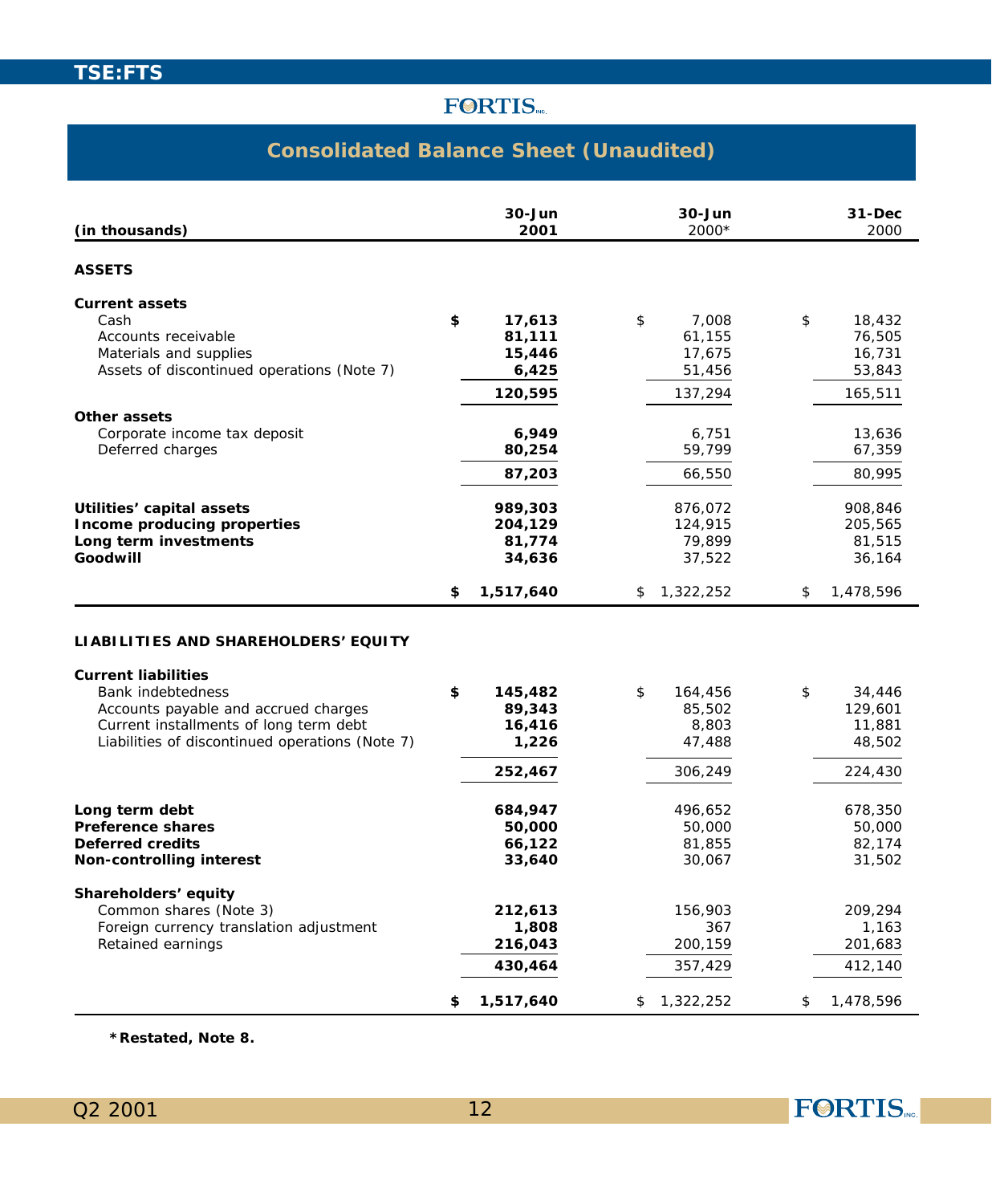# **FORTIS**

### **NOTES TO CONSOLIDATED FINANCIAL STATEMENTS (Unaudited) June 30, 2001**

#### **1. Basis of Presentation**

These interim consolidated financial statements have been prepared in accordance with Canadian generally accepted accounting principles for interim financial statements and do not include all of the disclosures normally found in the Fortis Inc. ("the Corporation") annual consolidated financial statements. These interim consolidated financial statements should be read in conjunction with the Corporation's consolidated financial statements for the year ended December 31, 2000.

These financial statements have been prepared following the same accounting policies and methods as those used in preparing the most recent annual financial statements.

#### **2. Seasonal Nature of Operations**

Interim results will fluctuate due to the seasonal nature of electricity demand and water flows as well as the timing and recognition of regulatory decisions. Consequently, interim results are not necessarily indicative of annual results.

The Board of Commissioners of Public Utilities of Newfoundland has ordered provision of a weather normalization account for Newfoundland Power to adjust for the effect of variations in weather and streamflow when compared to long term averages. As a result, electricity sales revenue and purchased power expense are reported on a weather adjusted basis.

#### **3. Capital Stock**

#### Authorized

- **(a)** an unlimited number of Common Shares without nominal or par value;
- **(b)** an unlimited number of First Preference Shares, Series A without nominal or par value;
- **(c)** an unlimited number of First Preference Shares, Series B without nominal or par value.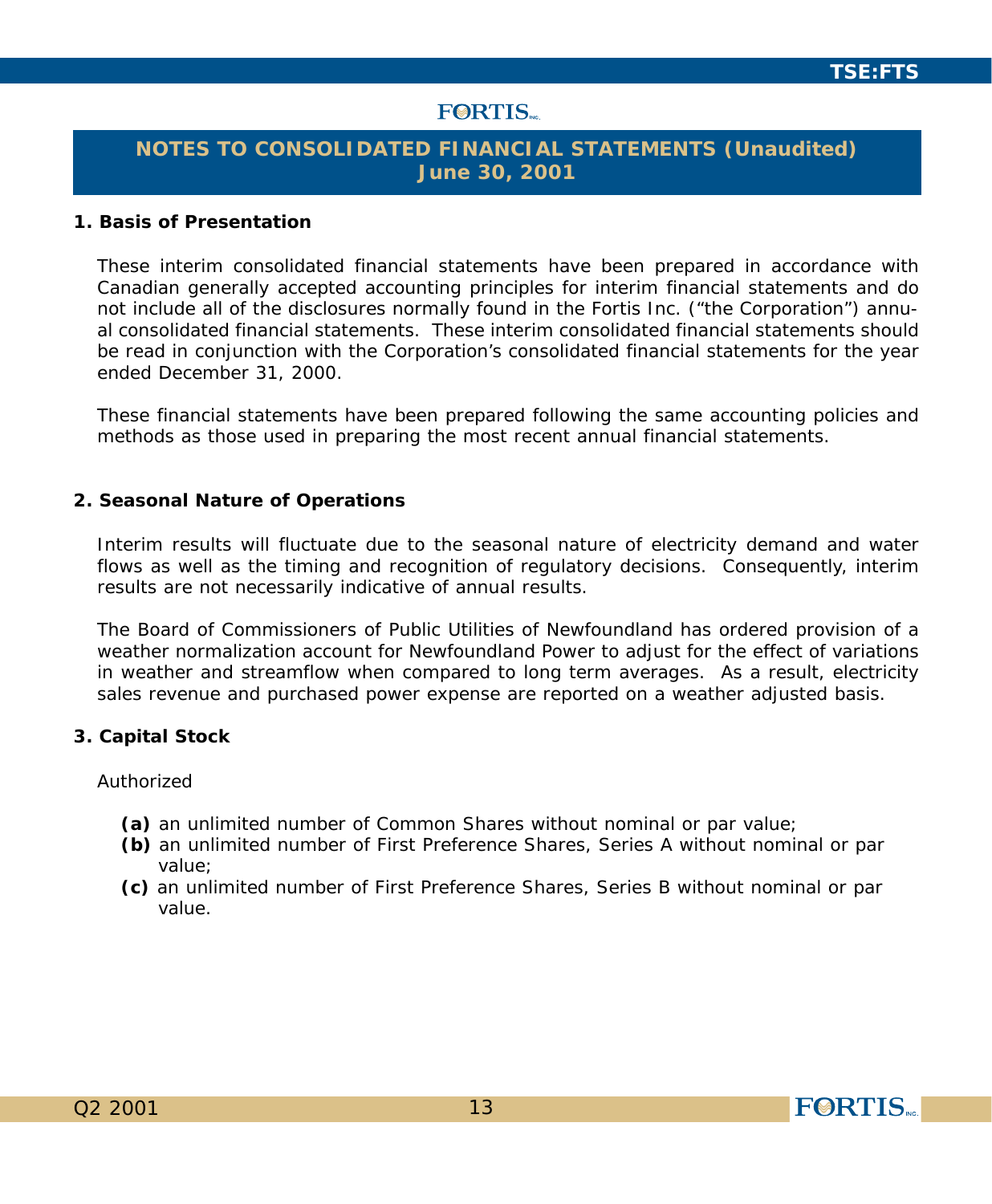**Common shares were issued during the period for cash as follows:**

|                              |                            | <b>Quarter Ended</b> |                            | Year-to-Date         |
|------------------------------|----------------------------|----------------------|----------------------------|----------------------|
|                              |                            | June 30, 2001        |                            | June 30, 2001        |
|                              | Number of<br><b>Shares</b> | Amount<br>(in 000's) | Number of<br><b>Shares</b> | Amount<br>(in 000's) |
| Balance,                     |                            |                      |                            |                      |
| beginning of period          | 14,846,682                 | \$211,572            | 14.778.198                 | \$209,294            |
| Consumer Share Purchase Plan | 10,687                     | 406                  | 22,205                     | 825                  |
| Dividend Reinvestment Plan   | 11,086                     | 420                  | 25,606                     | 940                  |
| Employee Share Purchase Plan | 5,666                      | 215                  | 24,315                     | 883                  |
| Executive Stock Option Plan  |                            |                      | 23,797                     | 671                  |
|                              | 14,874,121                 | \$212,613            | 14,874,121                 | \$212,613            |

At June 30, 2001, 2,469,555 common shares remained in reserve for issuance under the terms of the above plans.

#### **Stock Options**

The Corporation is authorized to grant directors of Fortis Inc. and certain key employees of Fortis Inc. and its subsidiaries options to purchase common shares of the Corporation.

| Number of Options:               | <b>Quarter Ended</b>  | Year-to-Date      |
|----------------------------------|-----------------------|-------------------|
|                                  | June 30, 2001         | June 30,2001      |
|                                  |                       |                   |
| Outstanding, beginning of period | 311,781               | 353,743           |
| Granted                          | 180,639               | 180,639           |
| Exercised                        |                       | (23, 797)         |
| Cancelled                        |                       | (18, 165)         |
|                                  | 492,420               | 492,420           |
| Range of Exercise prices:        |                       |                   |
| Granted                          | \$<br>38.27           | 38.27<br>\$       |
| Exercised                        | \$                    | \$<br>27.49-29.15 |
| Outstanding at June 30           | \$<br>$29.15 - 45.67$ | 27.49-45.67<br>\$ |

**FORTIS**<sub>NC.</sub>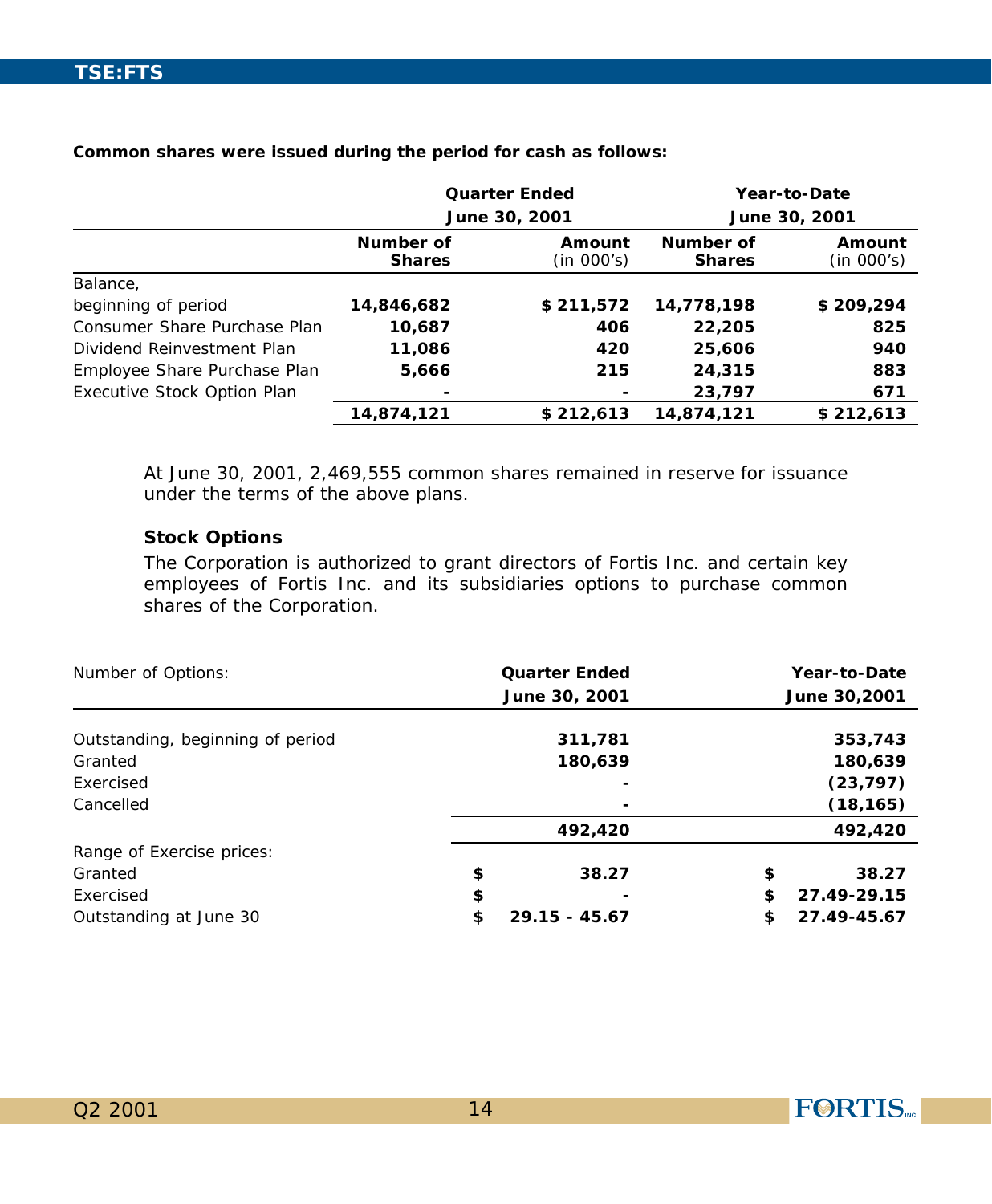| Details of stock options<br>outstanding are as follows: | Number of<br><b>Shares</b> | Exercise<br>Price | Expiry<br>Date |
|---------------------------------------------------------|----------------------------|-------------------|----------------|
|                                                         | 9,821                      | \$33.10           | 2002           |
|                                                         | 49.709                     | \$45.67           | 2003           |
|                                                         | 35,000                     | \$45.12           | 2003           |
|                                                         | 78,233                     | \$36.83           | 2004           |
|                                                         | 139,018                    | \$29.15           | 2005           |
|                                                         | 180,639                    | \$38.27           | 2011           |
|                                                         | 492,420                    |                   |                |

#### **Earnings per share**

The Corporation calculates earnings per common share on the weighted average number of common shares outstanding of 14,852,422 and 13,197,964 in June 2001 and 2000 respectively. Fully diluted earnings per common share are calculated using the treasury method.

Earnings per common share before and after discontinued operations (Note 7) are as follows:

|                                | <b>Quarter Ended</b><br>June 30 |        | Year-to-Date<br>June 30 |        |
|--------------------------------|---------------------------------|--------|-------------------------|--------|
| Earnings per comon share       | 2001                            | 2000   | 2001                    | 2000   |
| <b>Basic</b>                   |                                 |        |                         |        |
| Before discontinued operations | \$1.02                          | \$0.82 | \$1.86                  | \$1.62 |
| After discontinued operations  | \$1.06                          | \$0.83 | \$1.91                  | \$1.64 |
| <b>Fully diluted</b>           |                                 |        |                         |        |
| Before discontinued operations | \$1.02                          | \$0.82 | \$1.86                  | \$1.62 |
| After discontinued operations  | \$1.06                          | \$0.83 | \$1.90                  | \$1.64 |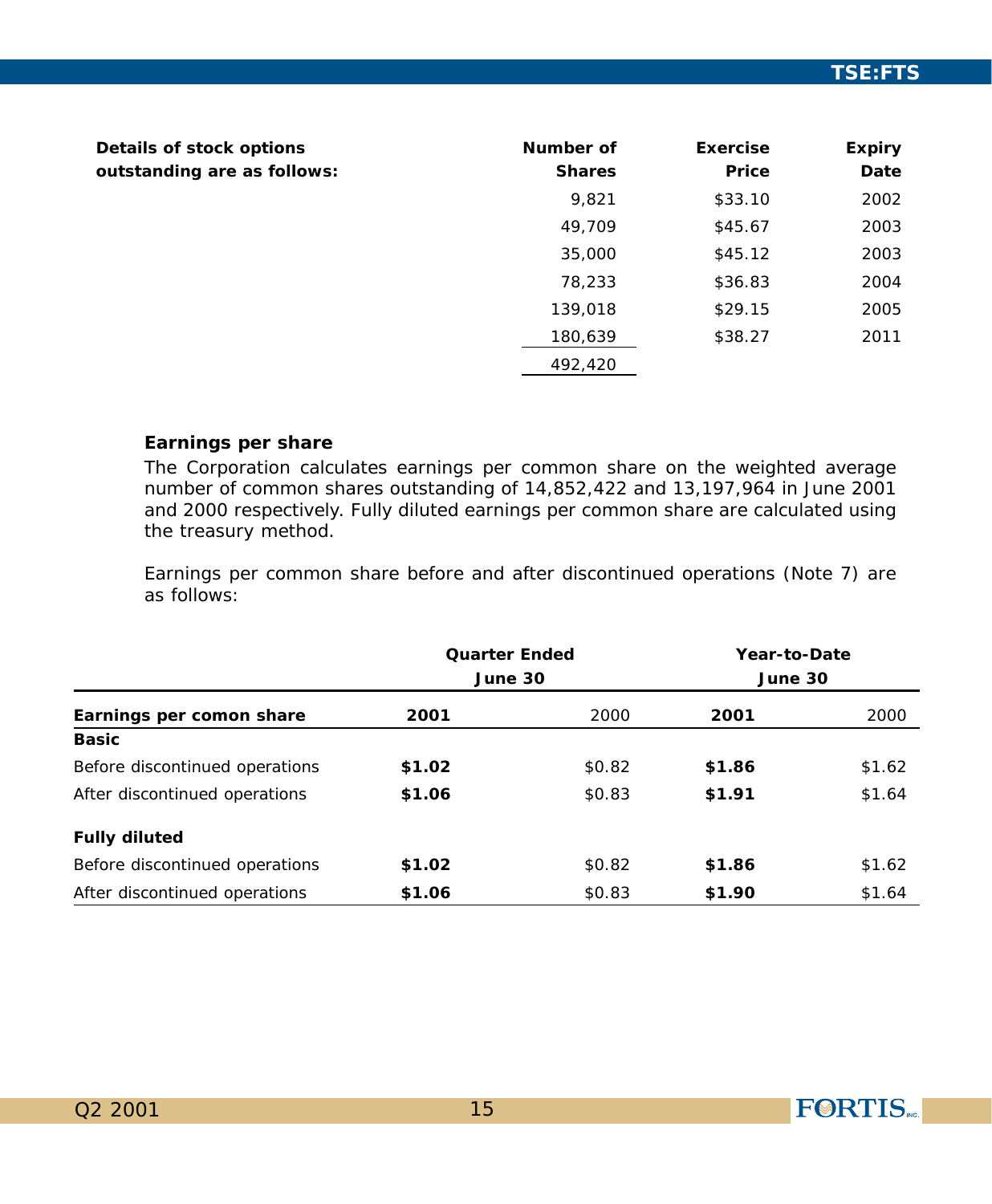#### **4. Business Acquisitions**

#### **Belize Electric Company Limited**

On January 26, 2001, the Corporation acquired a 95% interest in Belize Electric Company Limited (BECOL). BECOL owns and operates the 25 MW Mollejon hydroelectric facility, the only commercial hydroelectric facility in Belize. BECOL sells its entire output to Belize Electricity Limited under a 50-year power purchase agreement. The total consideration was \$103,077,000 in cash. The acquisition was accounted for using the purchase method, whereby the results of operations have been included in the consolidated financial statements commencing February 2001.

The purchase price allocation to net assets based on their fair values is as follows:

(in 000's)

| Cost                               | \$<br>103,077 |
|------------------------------------|---------------|
| Fair value assigned to net assets: |               |
| Utilities' capital assets          | 92,881        |
| Cash                               | 990           |
| Current assets                     | 11,114        |
| Current liabilities                | (95)          |
| Non-controlling interest           | (1, 813)      |
|                                    | \$<br>103,077 |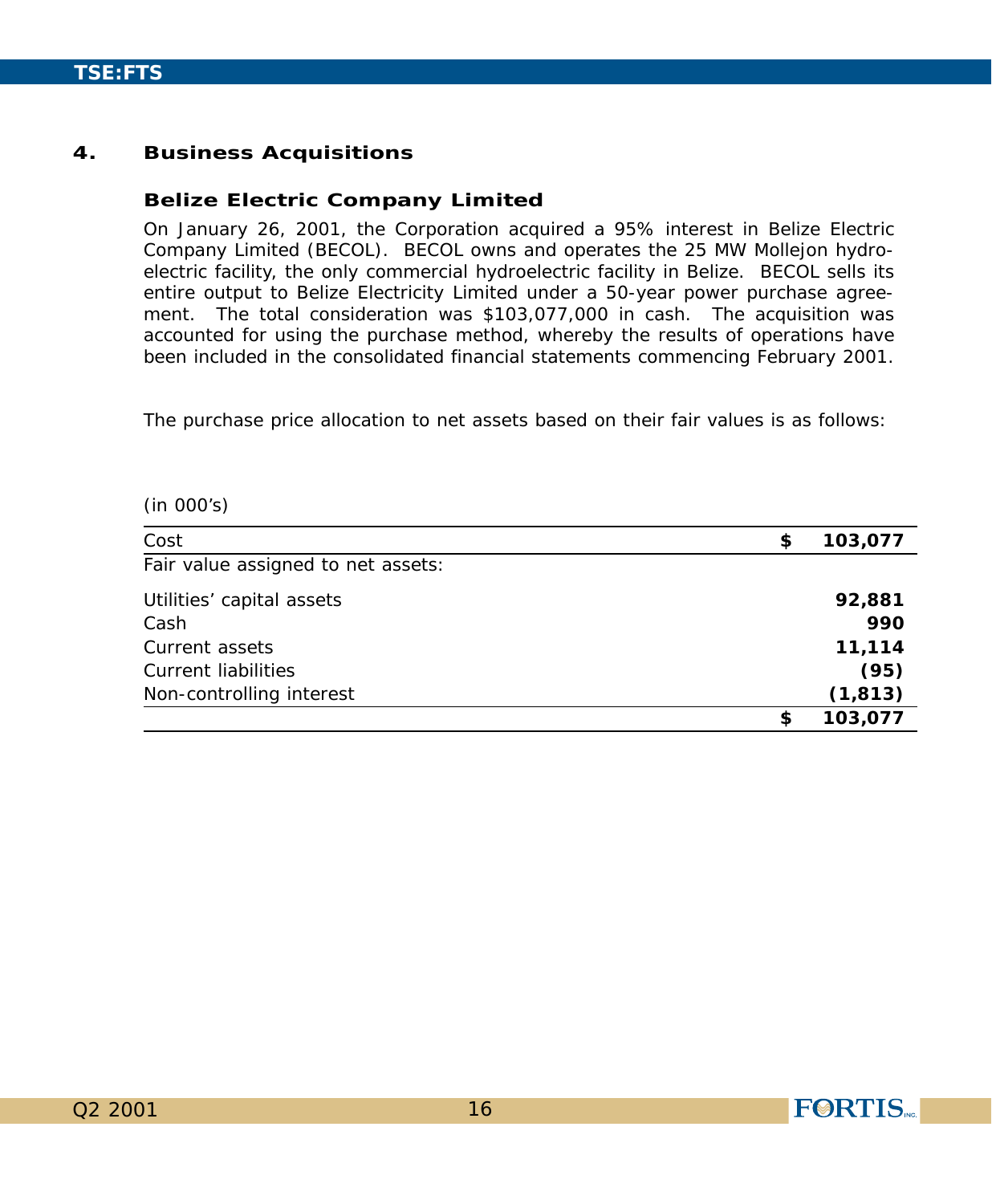| Information by reportable segment is as follows:<br>Segmented Information<br>Ю                        |                                 |                           |                              |                                |                     |                            |                                |                                 |                                   |                                  |
|-------------------------------------------------------------------------------------------------------|---------------------------------|---------------------------|------------------------------|--------------------------------|---------------------|----------------------------|--------------------------------|---------------------------------|-----------------------------------|----------------------------------|
| Three months ended<br>June 30, 2001<br>(in \$000's)                                                   | Newfoundland<br>Power           | Maritime<br>Electric      | Canadian<br>Niagara<br>Power | Electricity<br><b>Belize</b>   | FortisUS<br>Energy  | (Note 4)<br><b>BECOL</b>   | Utility<br>Non-                | Corporate <sup>1</sup>          | Eliminations<br>segment<br>Inter- | Consolidated                     |
| Operating expenses<br>Operating revenues<br>Amortization                                              | 88,773<br>58,618<br>9,808       | 17,352<br>2,389<br>23,951 | 5,066<br>2,084<br>343        | 18,520<br>12,549<br>2,097      | 546<br>116<br>1,254 | 547<br>444<br>2,411        | 18,950<br>11,149<br>955        | 1,046<br>945<br>826             | (2, 191)<br>(1,288)               | 157,780<br>102,502<br>16,978     |
| Operating income<br>Finance charges<br>Income taxes                                                   | 6,726<br>4,443<br>156<br>20,347 | 4,210<br>2,274<br>899     | 286<br>2,639<br>1,051        | 228<br>$3,874$<br>1,543<br>666 | 133<br>592<br>160   | $1,420$<br>$1,577$<br>(26) | 6,846<br>3,187<br>1,583        | (195)<br>(725)<br>1,901<br>(27) | $(903)$<br>$(903)$                | 8,169<br>769<br>38,300<br>16,724 |
| Non-controlling interest                                                                              | 9,022                           | 1,037                     | 1,302                        | 437<br>$\overline{ }$          | 299                 | (131)                      | 076<br>$\overline{\mathsf{N}}$ | (2,404)                         | $\mathbf I$                       | 12,638                           |
| Results of discontinued<br>operations (Note 7)<br>Gain on sale of income<br>producing property        |                                 |                           |                              |                                |                     |                            | 592<br>2,557                   |                                 |                                   | 592<br>2,557                     |
| Earnings                                                                                              | 9,022                           | 1,037                     | 1,302                        | 1,437                          | 299                 | (131)                      | ,225<br>نما                    | (2, 404)                        |                                   | 15,787                           |
| Identifiable assets                                                                                   | 639,680                         | 201,760                   | 32,719                       | 189,364                        | 27,837              | 102,536                    | 221,529                        | 130, 122                        | (27, 907)                         | 1,517,640                        |
| Capital expenditures                                                                                  | 9,838                           | 4,076                     | 937                          | 6,845                          | $\frac{6}{1}$       |                            | 4,092                          | 48                              |                                   | 25,852                           |
| Three months ended<br>June 30, 2000<br>(in \$000's)                                                   | Newfoundland<br>Power           | Maritime<br>Electric      | Canadian<br>Niagara<br>Power | Electricity<br><b>Belize</b>   | FortisUS<br>Energy  | (Note 4)<br><b>BECOL</b>   | Utility<br>Non-                | Corporate <sup>1</sup>          | Eliminations<br>segment<br>Inter- | Consolidated                     |
| Operating expenses<br>Operating revenues<br>Amortization                                              | 56,846<br>85,800<br>8,777       | 22,316<br>16,861<br>2,251 | 330<br>4, 157<br>1, 691      | 16,107<br>10,787<br>1,667      | 980<br>323          |                            | 8,256<br>12,442<br>840         | 858<br>1,005<br>784             | (22)                              | 142,638<br>95,747<br>14,787      |
| Non-contolling interest<br>Operating income<br>Finance charges<br>Income taxes                        | 6,638<br>4,363<br>156<br>20,177 | 3,204<br>2,056<br>570     | 2,136<br>200<br>832          | 920<br>383<br>3,653<br>746     | 519<br>50<br>172    |                            | 3,346<br>1,882<br>843          | 2,216<br>(931)<br>(670)<br>(27) | ı                                 | 13,962<br>6,493<br>875<br>32,104 |
| $\widehat{\phantom{a}}$<br>Results of discontinued<br>operations (Note                                | 9,020                           | 578                       | 1,104                        | 1,604                          | 297                 |                            | 621<br>137                     | (2, 450)                        |                                   | 10,774<br>137                    |
| Earnings                                                                                              | 9,020                           | 578                       | 1,104                        | 1,604                          | 297                 |                            | 758                            | (2, 450)                        |                                   | 10,911                           |
| dentifiable assets                                                                                    | 623,213                         | 181,934                   | 29,829                       | 161.211                        | 21,202              |                            | 184,699                        | 120,164                         |                                   | 1,322,252                        |
| Capital expenditures                                                                                  | 12,611                          | 2,717                     | 741                          | 3,885                          | $\mathbf  \Omega$   |                            | 2,557                          | 24                              |                                   | 22,537                           |
| Dividends received from Caribbean Utilities Company Ltd. are included in Corporate operating revenues |                                 |                           |                              |                                |                     |                            |                                |                                 |                                   |                                  |

17

1Dividends received from Caribbean Utilities Company, Ltd. are included in Corporate operating revenues.

Q2 2001

FORTIS.

**TSE:FTS**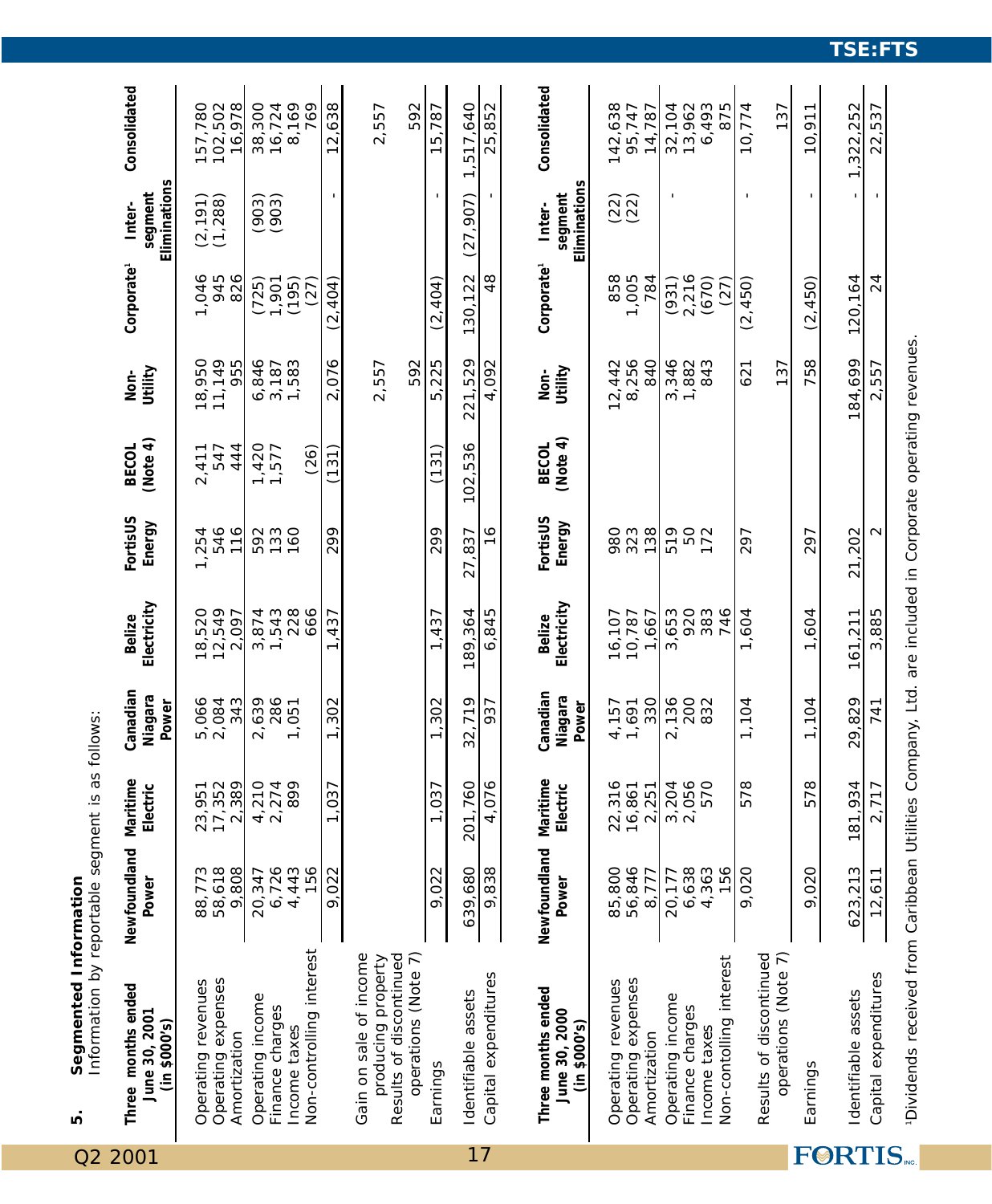| Q2   | June 30, 2001<br>Year-to-Date<br>(in \$000's)                                                           | Newfoundland<br>Power | Maritime<br>Electric | Canadian<br>Niagara<br>Power | Electricity<br>Belize | FortisUS<br>Energy | BECOL<br>(Note 4) | Non-<br>Utility | Corporate <sup>1</sup> | Eliminations<br>segment<br>Inter- | Consolidated               |
|------|---------------------------------------------------------------------------------------------------------|-----------------------|----------------------|------------------------------|-----------------------|--------------------|-------------------|-----------------|------------------------|-----------------------------------|----------------------------|
| 2001 | Operating revenues                                                                                      | 204,855               | 48,520               | 10,598                       |                       | 1,965              | 4,077             | 35,739          | 2,203                  |                                   | 338,014                    |
|      | Operating expenses                                                                                      | 139,291               | 39,297               | 4,317                        | 33,938<br>23,145      | 954                | 708               | 22,329          | 1,286<br>1,652         | $(3, 881)$<br>$(2, 978)$          | 228,349                    |
|      | Amortization                                                                                            | 20,635                | 4,728                | 702                          | 3,918                 | 230                | 889               | 1,859           |                        |                                   | 34,613                     |
|      | Operating income                                                                                        | 44,929                | 4,495                | 579<br>ம்                    |                       | 781                | 2,480             | 11,551          | $(735)$<br>$3,739$     |                                   |                            |
|      | Finance charges                                                                                         | 13,479                | 4,521                | 549                          | 6,875<br>2,755        | 322                | 2,848             | 6,262           |                        | $(903)$<br>$(903)$                | 75,052<br>33,572<br>15,288 |
|      | Income taxes                                                                                            | 9,951                 | $\frac{4}{3}$        | 370<br>$\sim$                | 418                   | 160                |                   | 2,419           | (44)                   |                                   |                            |
|      | Non-controlling interest                                                                                | 313                   |                      |                              | 1.172                 |                    | (42)              |                 | (55)                   |                                   | 388                        |
|      |                                                                                                         | 21,186                | (40)                 | ,660<br>$\sim$               | 2,530                 | 299                | (326)             | 870<br>$\sim$   | (4, 375)               |                                   | ,804<br>24,                |
|      | Canadian Niagara<br>Income tax reassessr                                                                | nent                  |                      |                              |                       |                    |                   |                 |                        |                                   |                            |
|      | Power                                                                                                   |                       |                      | 257                          |                       |                    |                   |                 |                        |                                   | 257                        |
|      | Ф<br>Gain on sale of incom                                                                              |                       |                      |                              |                       |                    |                   |                 |                        |                                   |                            |
|      | producing property<br>Results of discontinued                                                           |                       |                      |                              |                       |                    |                   | 2,557           |                        |                                   | 2,557                      |
|      | $\widehat{\kappa}$<br>operations (Note                                                                  |                       |                      |                              |                       |                    |                   | 721             |                        |                                   | 721                        |
|      | Earnings                                                                                                | 21,186                | (40)                 | 2,917                        | 2,530                 | 299                | (326)             | 6,148           | (4, 375)               |                                   | 28,339                     |
|      | Identifiable assets                                                                                     | 639,680               | 201,760              | 32,719                       | 189,364               | 27,837             | 102,536           | 221,529         | 130,122                | (27, 907)                         | 517,640                    |
| 18   | Capital expenditures                                                                                    | 15,630                | 7,834                | 1,626                        | 11,553                | $\frac{0}{1}$      |                   | 7,499           | 193                    |                                   | 44,354                     |
|      |                                                                                                         |                       |                      |                              |                       |                    |                   |                 |                        |                                   |                            |
|      | Year-to-Date                                                                                            | Newfoundland          | Maritime             | Canadian                     | <b>Belize</b>         | FortisUS           | <b>BECOL</b>      | Non-<br>Utility | Corporate <sup>1</sup> | Inter-                            | Consolidated               |
|      | June 30, 2000<br>(in \$000's)                                                                           | Power                 | Electric             | Niagara<br>Power             | Electricity           | Energy             | (Note 4)          |                 |                        | Eliminations<br>segment           |                            |
|      | Operating revenues                                                                                      | 197,886               | 44,771               |                              | 30,899                | 1,733              |                   | 23,724          | 1,150                  |                                   | 308,421                    |
|      | Operating expenses                                                                                      | 135,337               | 34,679               | 8,299<br>3,420               | 21,608                | 615                |                   | 16,299          | 1,264                  | (41)<br>(41)                      | 213,181                    |
|      | Amortization                                                                                            | 18,167                | 4,209                | 656                          | 3,312                 | 274                |                   | 1,648           | 1,565                  |                                   | 29,831                     |
|      | Operating income                                                                                        | 44,382                | 5,883                | 4,223                        | 5,979                 | 844                |                   | 5,777           | (1,679)                |                                   | 65,409                     |
|      | Finance charges                                                                                         | 13,480                | 3,956<br>953         | 394                          | 2,050                 | <b>150</b><br>251  |                   | 3,491           | 3,789                  |                                   | 27,310                     |
|      | Non-contolling interest<br>Income taxes                                                                 | 313<br>11,881         |                      | 677                          | 383<br>,126           |                    |                   | 1,293           | (1, 142)<br>(55)       |                                   | 15,296<br>1,384            |
|      |                                                                                                         | 18,708                | 974                  | 2,152                        | 2,420                 | 443                |                   | 993             | (4, 271)               | J.                                | 21,419                     |
|      | Results of discontinued<br>$\widehat{\sim}$<br>operations (Note                                         |                       |                      |                              |                       |                    |                   | 241             |                        |                                   | 241                        |
|      |                                                                                                         |                       |                      |                              |                       |                    |                   |                 |                        |                                   |                            |
|      | Earnings                                                                                                | 18,708                | 974                  | 2,152                        | 2,420                 | 443                |                   | 1,234           | (4,271)                |                                   | 21,660                     |
|      | Identifiable assets                                                                                     | 623,213               | 181,934              | 29,829                       | 161,211               | 21,202             |                   | 184,699         | 120,164                |                                   | 322,252<br>$\overline{a}$  |
|      | Capital expenditures                                                                                    | 21,395                | 5,388                | 1,375                        | 8,335                 | 112                |                   | 4.740           | 34                     |                                   | 41,379                     |
|      | Dividends received from Caribbean Utilities Company, Ltd. are included in Corporate operating revenues. |                       |                      |                              |                       |                    |                   |                 |                        |                                   |                            |

Dividends received from Caribbean Utilities Compary, Ltd. are inclusional proportion coperating revenues. 1Dividends received from Caribbean Utilities Company, Ltd. are included in Corporate operating revenues.

# **TSE:FTS**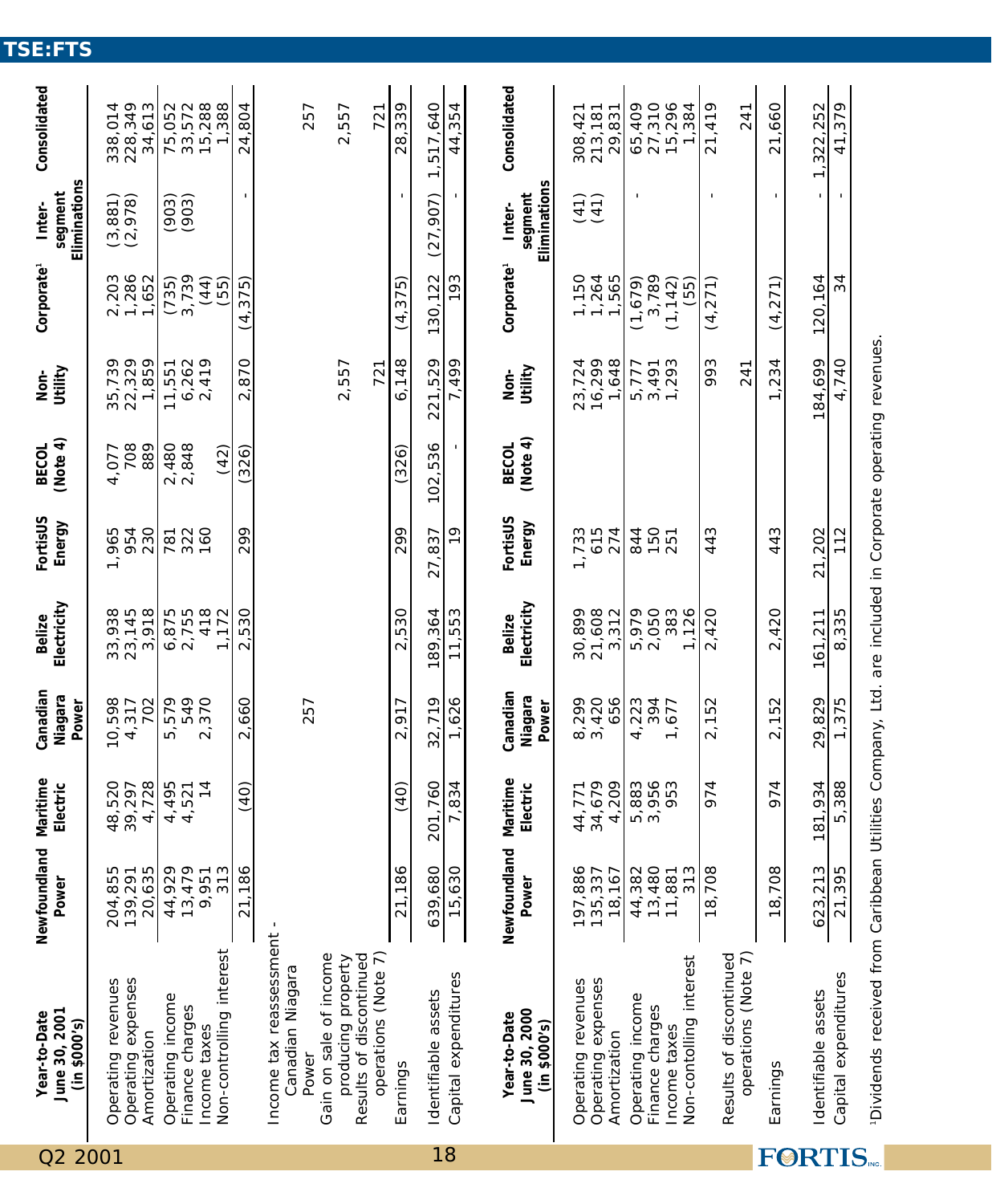#### **6. Commitments**

On March 7, 2001, Newfoundland Power entered into an agreement to acquire 100,000 Aliant Telecom Inc. poles in Newfoundland over a five-year period at a price of approximately \$50 million. Newfoundland Power's application to acquire the poles was denied by the Newfoundland and Labrador Board of Commissioners of Public Utilities (PUB). In its ruling, the PUB acknowledged the benefits of Newfoundland Power owning the 70,000 joint use poles outlined in its proposal. Although the PUB agreed financial benefits from the 30,000 non-joint use poles would flow to Newfoundland Power's customers, it concluded that, based on its interpretation of legislation, these poles should not be included in Newfoundland Power's regulated assets.

On July 26, 2001, Newfoundland Power filed additional evidence with the PUB related to its acquisition of the Aliant Telecom Inc. poles. Newfoundland Power has asked the PUB to evaluate this additional evidence and to approve the purchase of the joint use poles for inclusion in its rate base.

On June 13, 2001, the Corporation entered into an agreement with Abitibi-Consolidated Inc. to develop additional capacity at two of Abitibi-Consolidated Inc.'s hydroelectric plants. Under the agreement, Fortis, through a wholly owned non-regulated subsidiary, will hold a 51 per cent interest in the redevelopment project. Abitibi-Consolidated Inc. will continue to use the existing annual generation of the facility while the additional energy resulting from the redevelopment will be sold under a 30 year, take-or-pay power purchase agreement with Newfoundland and Labrador Hydro. The project is expected to cost approximately \$65 million and will be financed principally with non-recourse debt.

In July 2001, Canadian Niagara Power signed an agreement to lease and operate the electricity distribution business of Port Colborne Hydro Inc. under the terms of a \$15.7 million, 10-year deal. The transaction is subject to review and approval by the Ontario Energy Board.

#### **7. Discontinued Operations**

On June 22, 2001, an agreement was signed to sell the deposits and loans of Fortis Trust for cash consideration of \$5.8 million. Earnings from discontinued operations include the Corporation's share of the income from the operations of Fortis Trust for the period ended June 22, 2001. The 2000 consolidated balance sheet, statements of earnings, retained earnings and cash flows have been reclassified to conform with the 2001 presentation. The assets and liabilities of discontinued operations have been reported elsewhere in these consolidated financial statements.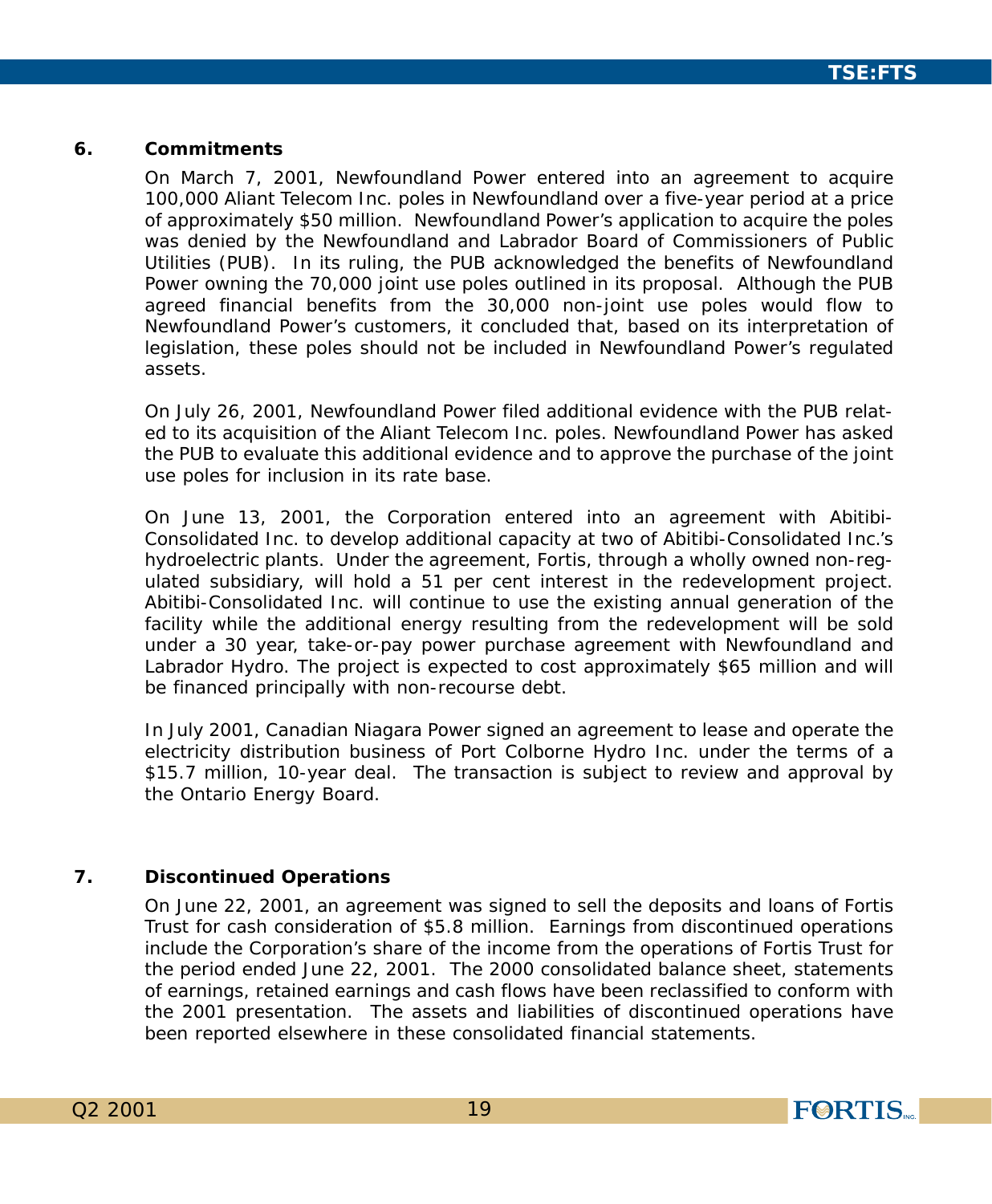The results of discontinued operations which have been included in the consolidated statement of earnings are as follows:

| <b>Statement of Earnings</b>                                                        |    | 2001 (in 000's) |    | <b>2000</b> (in 000's) |  |
|-------------------------------------------------------------------------------------|----|-----------------|----|------------------------|--|
| <b>Operating Revenues</b>                                                           | \$ | 2.101           | \$ | 2.139                  |  |
| Earnings from discontinued operations net<br>of tax expense of \$172 (2000 - \$185) | S  | 216             | \$ | 241                    |  |
| Gain on disposal of discontinued operations<br>net of tax expense of \$349          |    | 505             |    |                        |  |
| Results of discontinued operations                                                  |    | 721             | \$ | 241                    |  |

#### **8. Comparative Figures**

During the fourth quarter of 2000, Belize Electricity and the Belize Public Utilities Commission established a Cost of Power Rate Stabilization Account (CPRSA), effective January 1, 2000. The CPRSA is designed to normalize changes in the price of electricity due to fluctuating fuel costs and will stabilize electricity rates for consumers while providing the company with a mechanism to recover the cost of electricity over time. During the fourth quarter of 2000, Belize Electricity recorded a \$3.5 million CPRSA receivable. The portion of the rate stabilization adjustment associated with the second quarter of 2000 resulted in a \$572,000 increase in consolidated second quarter earnings. The adjustment resulted in a \$48,000 increase in consolidated earnings on a year-to-date basis. Accordingly, the comparative 2000 quarterly figures have been restated.

**FORTIS**